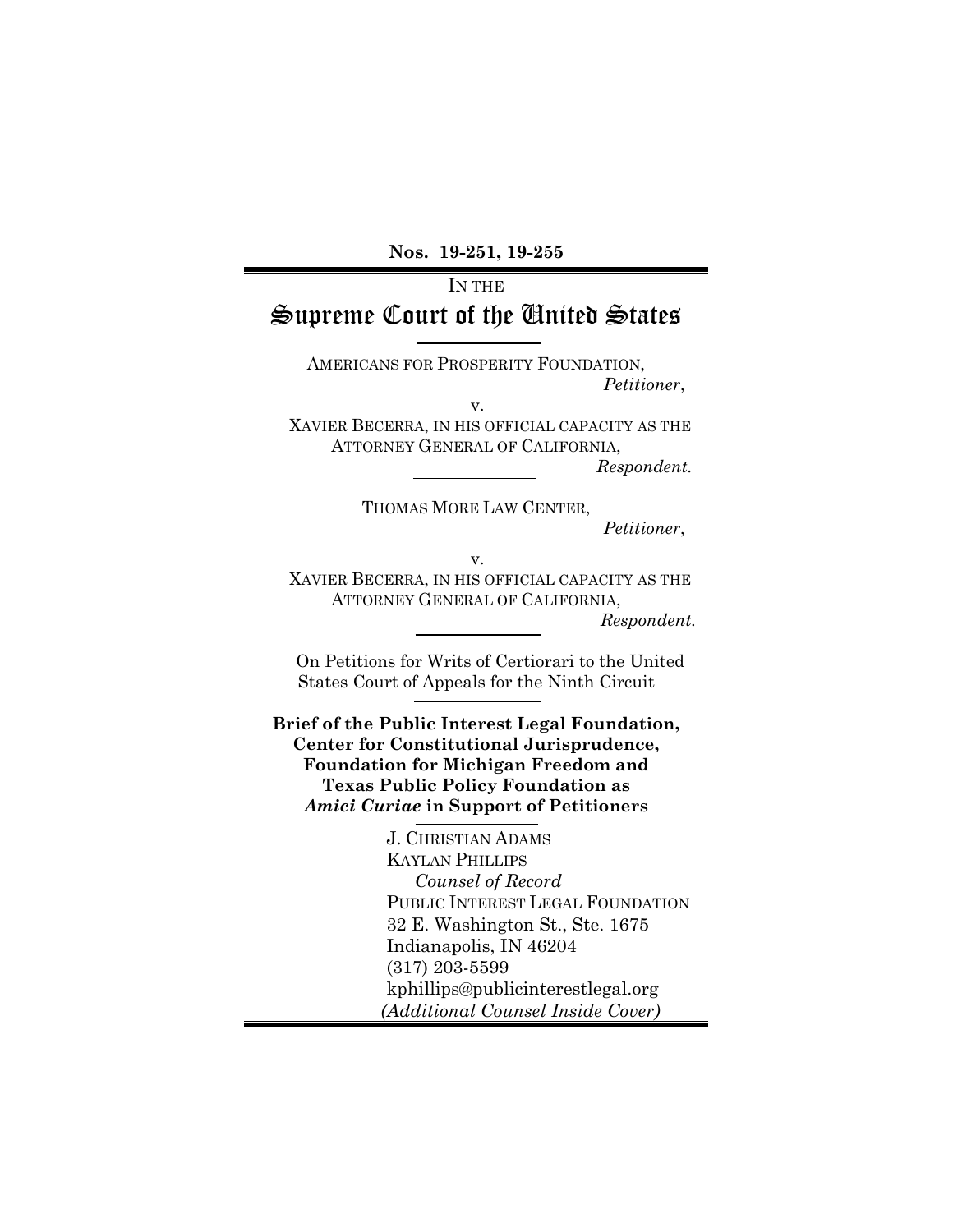JOHN C. EASTMAN ANTHONY T. CASO The Claremont Institute Center for Constitutional Jurisprudence c/o Fowler School of Law Chapman University One University Drive Orange, CA 92866 (877) 855-3330 jeastman@chapman.edu

ROBERT HENNEKE TEXAS PUBLIC POLICY FOUNDATION 901 Congress Avenue Austin, Texas 78701 (512) 472-2700 rhenneke@texaspolicy.com

ERIC E. DOSTER DOSTER LAW OFFICES, PLLC 2145 Commons Parkway Okemos, MI 48864 (517) 977-0147 eric@ericdoster.com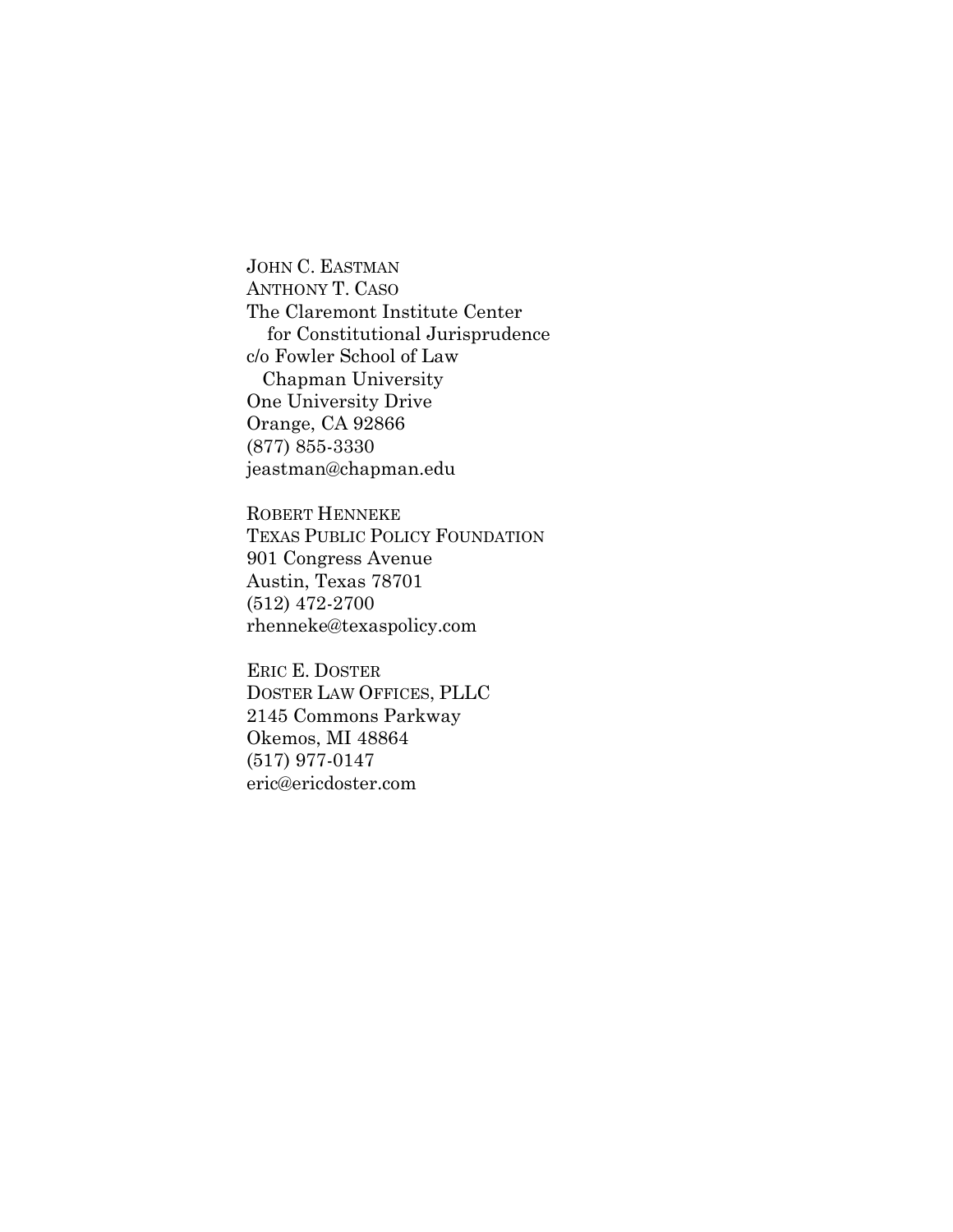# **Table of Contents**

| I.   |                 | Compelled Disclosure Is Antithetical to<br>the Foundational Principles of the    |  |  |
|------|-----------------|----------------------------------------------------------------------------------|--|--|
| H.   |                 | The Recent History Demonstrates that<br>Donor Disclosure Is a Tool that Has Been |  |  |
|      |                 |                                                                                  |  |  |
|      | A.              | The Texas Public Policy Founda-                                                  |  |  |
|      |                 | tion Leaked Document 8                                                           |  |  |
|      | B.              | National Organization for Mar-                                                   |  |  |
|      |                 |                                                                                  |  |  |
|      | $\mathcal{C}$ . |                                                                                  |  |  |
|      | D.              |                                                                                  |  |  |
|      | Е.              | League of United Latin American                                                  |  |  |
|      |                 | Citizens v. Public Interest Legal                                                |  |  |
|      |                 |                                                                                  |  |  |
|      | ${\bf F}$ .     |                                                                                  |  |  |
|      | G.              | U.S. Virgin Islands Subpoena  14                                                 |  |  |
| III. |                 | Donor Disclosure Has Also Been Used to                                           |  |  |
|      |                 | Engage in Personal Attacks in the Elec-                                          |  |  |
|      |                 |                                                                                  |  |  |
|      | А.              | California's Proposition 8 15                                                    |  |  |
|      | B.              |                                                                                  |  |  |
|      | $\mathcal{C}$ . | Representative Joaquin Castro 17                                                 |  |  |
|      | D.              | Michigan Chamber of Commerce 18                                                  |  |  |
|      | Ε.              |                                                                                  |  |  |
|      |                 |                                                                                  |  |  |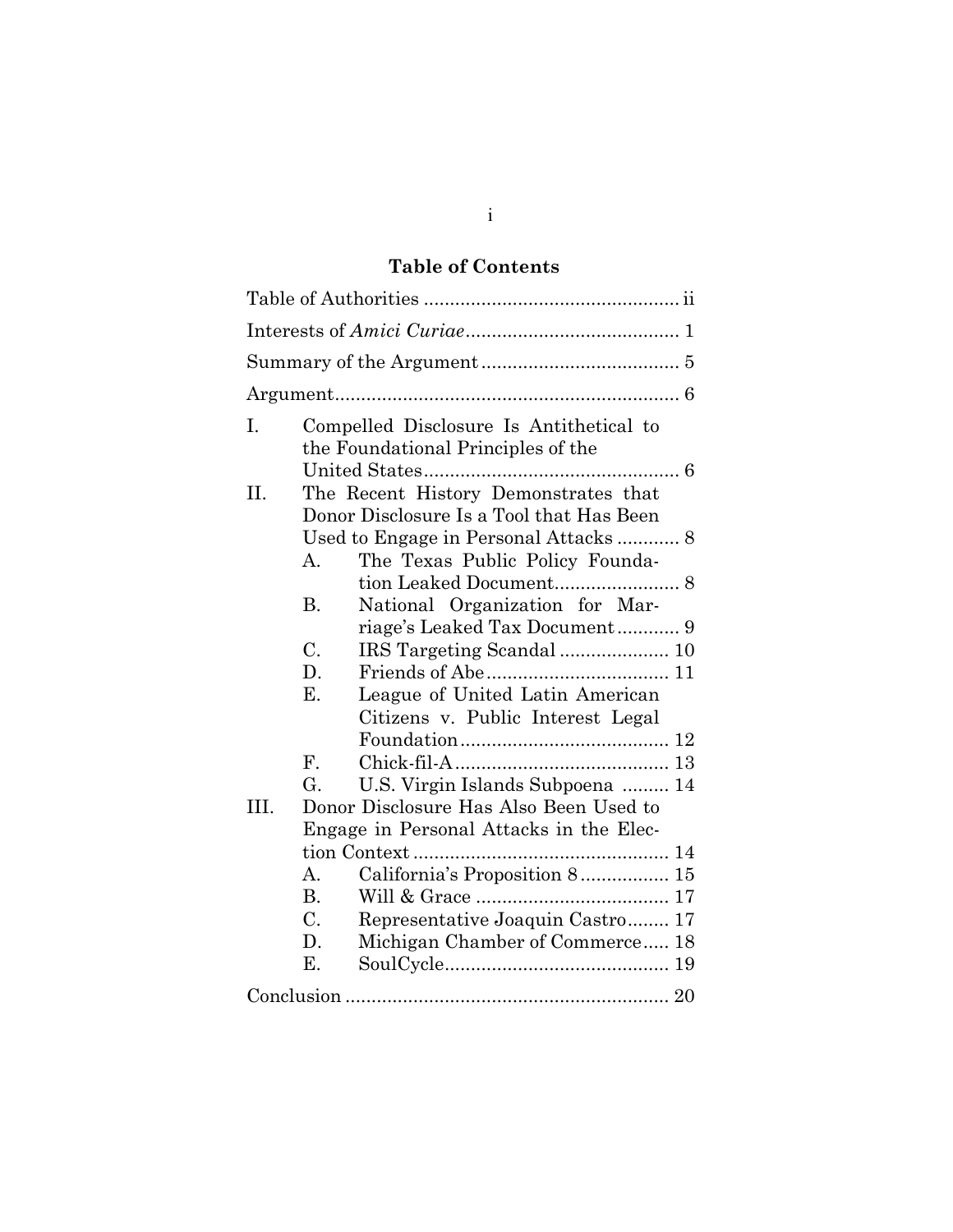# **Table of Authorities**

# *Cases*

| Center for Competitive Politics v. Harris,                                                                                   |
|------------------------------------------------------------------------------------------------------------------------------|
| Citizens United v. FEC,                                                                                                      |
| Doe v. Reed,                                                                                                                 |
| Friedrichs v. California Teachers Ass'n,                                                                                     |
| League of Latin American Citizens v. Public Interest<br>Legal Foundation,<br>No. 1:18-cv-00423 (E.D. Va. April 12, 2018)  13 |
| NAACP v. Ala. ex rel. Patterson,                                                                                             |
| National Inst. of Family & Life Advocates v. Becerra,                                                                        |
| National Org. for Marriage, Inc. v. Geiger,                                                                                  |
| National Org. for Marriage, Inc. v. United States,<br>24 F. Supp. 3d 518 (E.D. Va. 2014)  2, 10                              |
| NorCal Tea Party Patriots v. IRS,<br>No. 1:13-cv-341, 2014 U.S. Dist. LEXIS 97229                                            |

# ii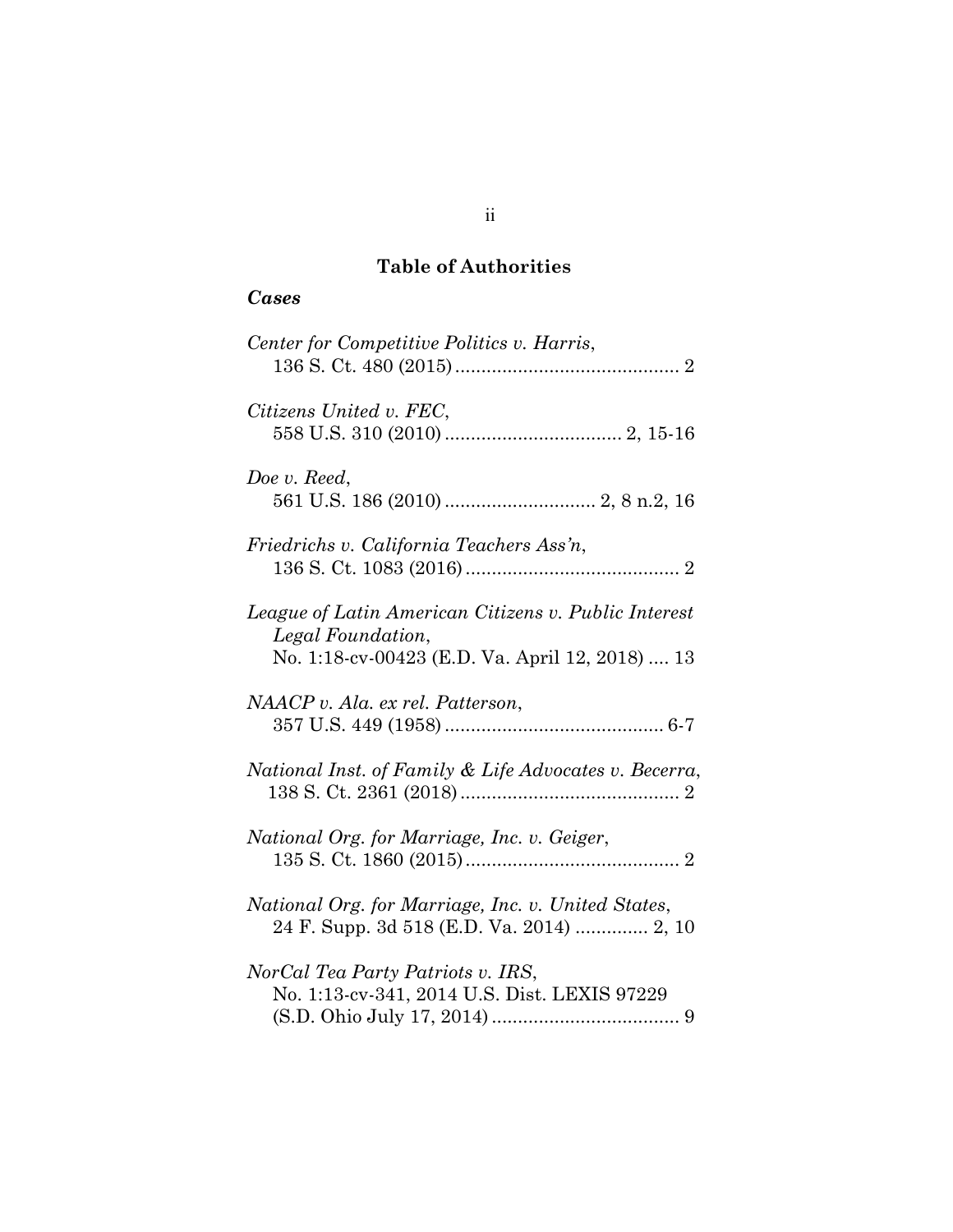| ProtectMarriage.com—Yes on 8 v. Bowen, v. Bowen, |
|--------------------------------------------------|
| True the Vote, Inc. v. IRS,                      |
| True the Vote v. Lois Lerner,                    |

#### *Constitutions and Statutes*

### *Other Authorities*

Brief Summary of the Ballot Proposal ............. 18-19 Caitlin O'Kane, *Debra Messing demands attendee list for Beverly Hills Trump fundraiser, president hits back*, CBS News (Sept. 2, 2019) ..................... 17 CEI, First Amendment Fight: CEI's Climate Change Subpoena (April 5, 2017) ....................................... 14 Debra Messing (DebraMessing) ............................ 17 Fredreka Schouten, *Rep. Joaquin Castro tweets names, employers of Trump donors in San Antonio, CNN* (Aug. 7, 2019)........................................... 17-18

iii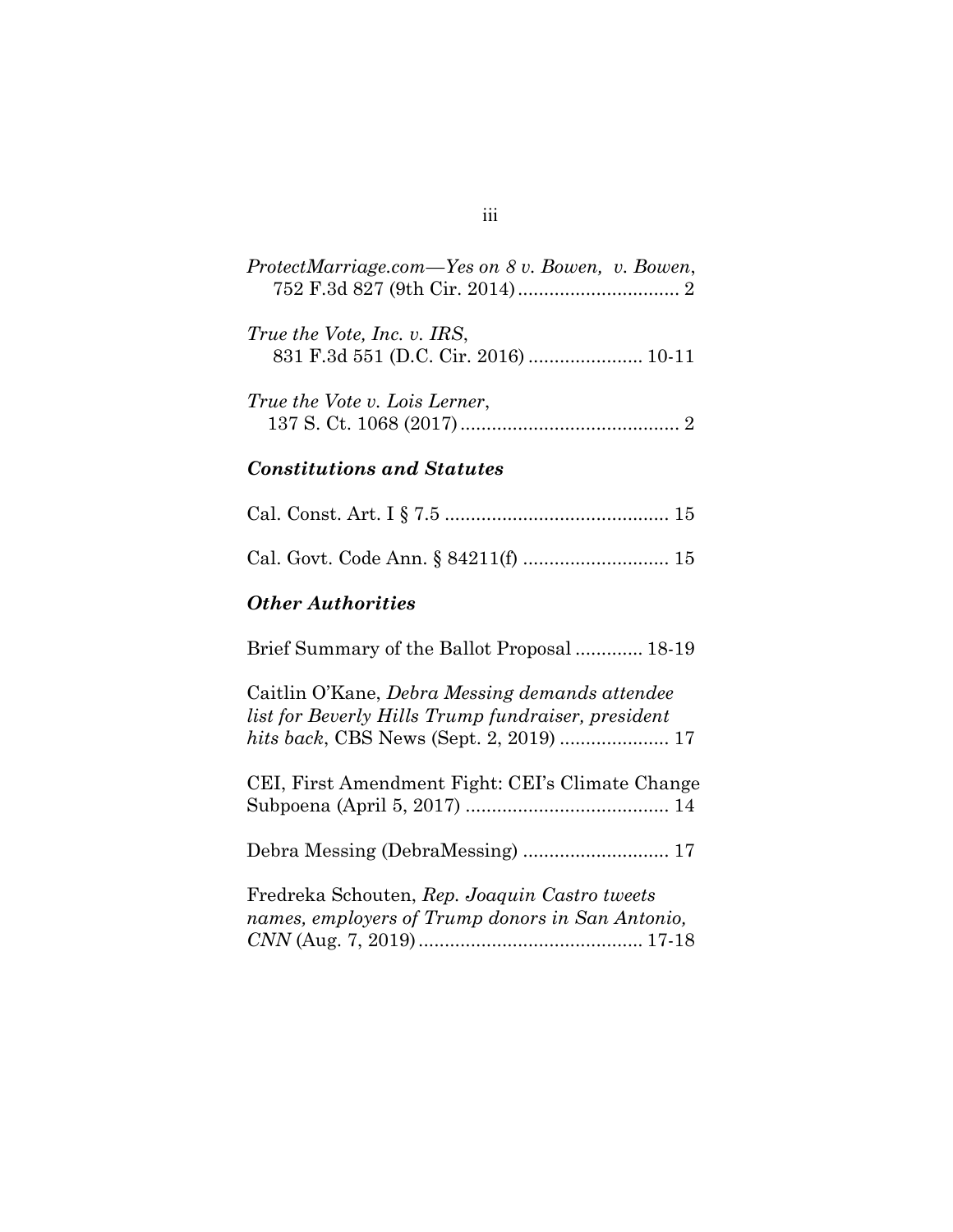| Kate Taylor, For Chick-fil-A, impact trumps 'any po-<br>litical or cultural war' when it comes to controversial<br>donations, Business Insider (May 15, 2019) 13-14 |
|---------------------------------------------------------------------------------------------------------------------------------------------------------------------|
| Kelly Phillips Erb, IRS Targeting Scandal: Citizens<br>United, Lois Lerner And The \$20M Tax Saga That                                                              |
| Michael Cieply and Nicholas Confessore, Leaning<br>Right in Hollywood, Under a Lens, The New York                                                                   |
| Michelle Ye Hee Lee, Trump's critics are targeting<br>his donors, sparking fears of a backlash against dis-<br>closure, Washington Post (Sept. 10, 2019) 18         |
| Nolan Finley, Finley: Left turns to terroristic tactics<br>to silence critics, The Detroit News                                                                     |
| NOM, National Organization for Marriage Demands<br>a Federal Investigation of the Human Rights Cam-<br>paign and the Internal Revenue Service (April 5,             |
| Pew Research Center, Mobile Fact Sheet (June 12,                                                                                                                    |
| Rani Molla, One Trump fundraiser was all it took to<br>slash SoulCycle's attendance, Vox                                                                            |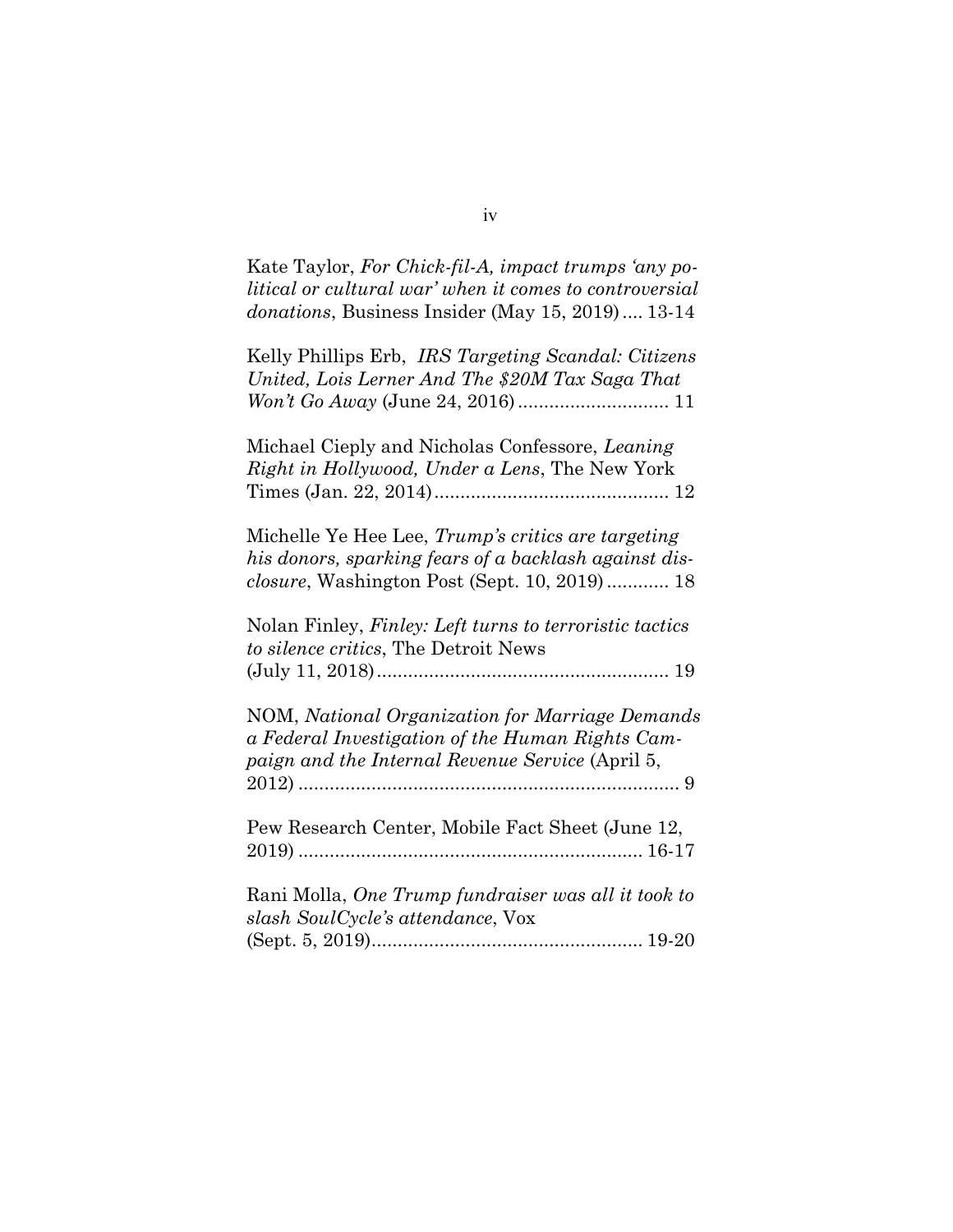| Ted Johnson, Friends of Abe: Hollywood's Comfort<br>Zone for Industry Conservatives Winds Down, Varie-                                        |
|-----------------------------------------------------------------------------------------------------------------------------------------------|
| Testimony of J. Christian Adams, U.S. House Sub-<br>committee on the Constitution, Civil Rights and<br>Civil Liberties (Sept. 10, 2019) 12-13 |
|                                                                                                                                               |
| Thomas M. Messner, The Price of Prop 8,<br>Heritage Foundation Backgrounder, No. 2328 (Oct.                                                   |
| Thomas Paine, COMMON SENSE, Introduction  7                                                                                                   |
| Transcript of Motion Hearing, League of Latin Amer-<br>ican Citizens v. Public Interest Legal Foundation                                      |
| Trish Loughran, THE REPUBLIC IN PRINT: PRINT<br>CULTURE IN THE AGE OF U.S. NATION BUILDING                                                    |

v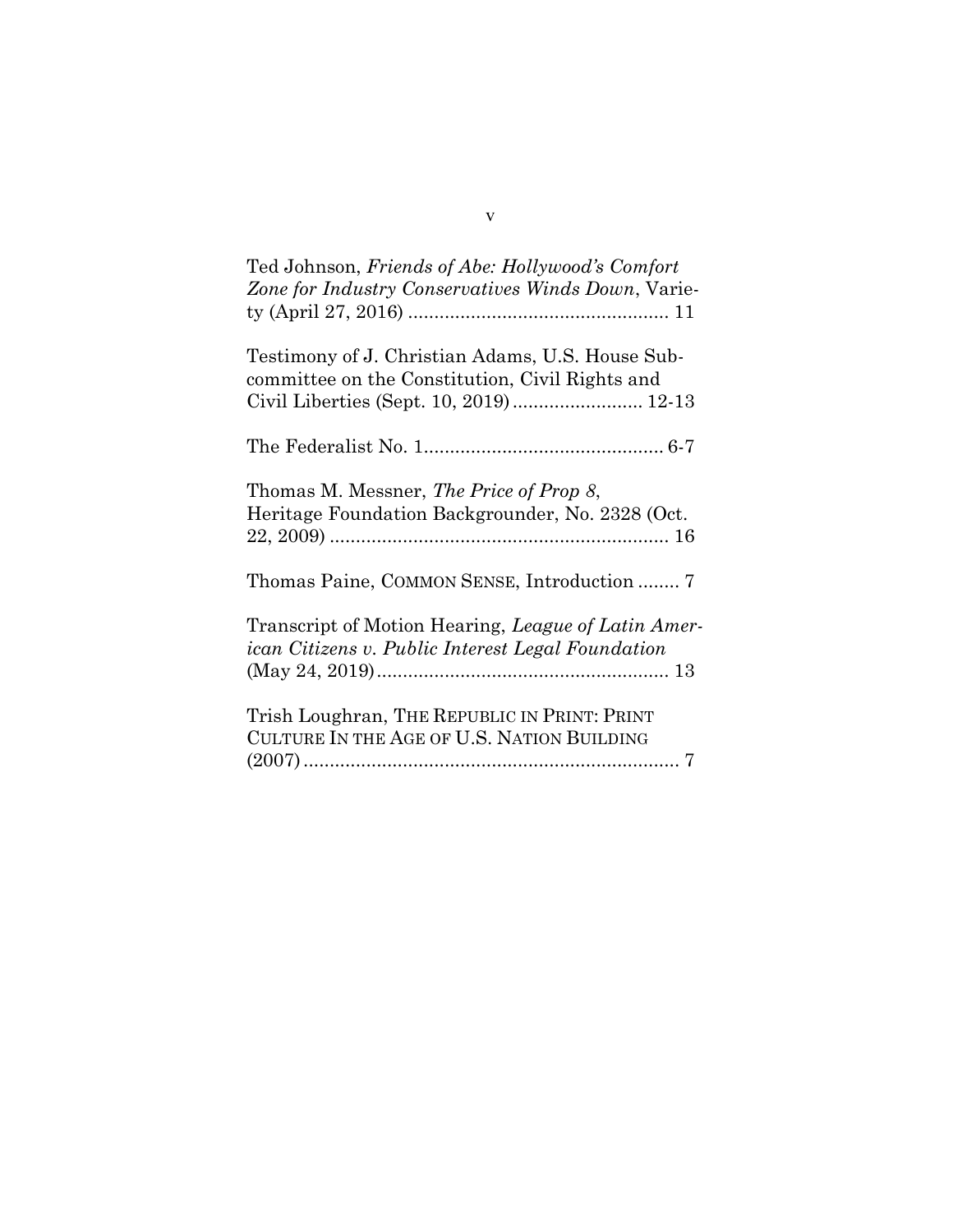#### **INTERESTS OF** *AMICI CURIAE***<sup>1</sup>**

The Public Interest Legal Foundation, Inc., (the "Foundation") is a non-partisan, public interest organization incorporated and based in Indianapolis, Indiana. The Foundation's mission is to promote the integrity of elections nationwide through research, education, remedial programs, and litigation. The Foundation also seeks to ensure that voter qualification laws and election administration procedures are followed. Specifically, the Foundation seeks to ensure that the nation's voter rolls are accurate and current, working with election administrators nationwide and educating the public about the same. The Foundation has terminated fundraising in California due to California's insistence on forcing the production of unredacted donor information as the Foundation has serious concerns about how the state will use and safeguard its donors information from abusive behavior.

The Center for Constitutional Jurisprudence was established in 1999 as the public interest law arm of the Claremont Institute, the mission of which is to restore the principles of the American Founding to their rightful and preeminent authority in our national life. Those principles include protection of a robust protection of the First Amendment's freedoms of speech and association to ensure that government remains ac-

 $\overline{a}$ 

<sup>1</sup> No counsel for a party authored this brief in whole or in part, nor did any person or entity, other than *amici curiae* and their counsel, make a monetary contribution intended to fund the preparation or submission of this brief. All parties were timely notified and have consented to the filing of this brief.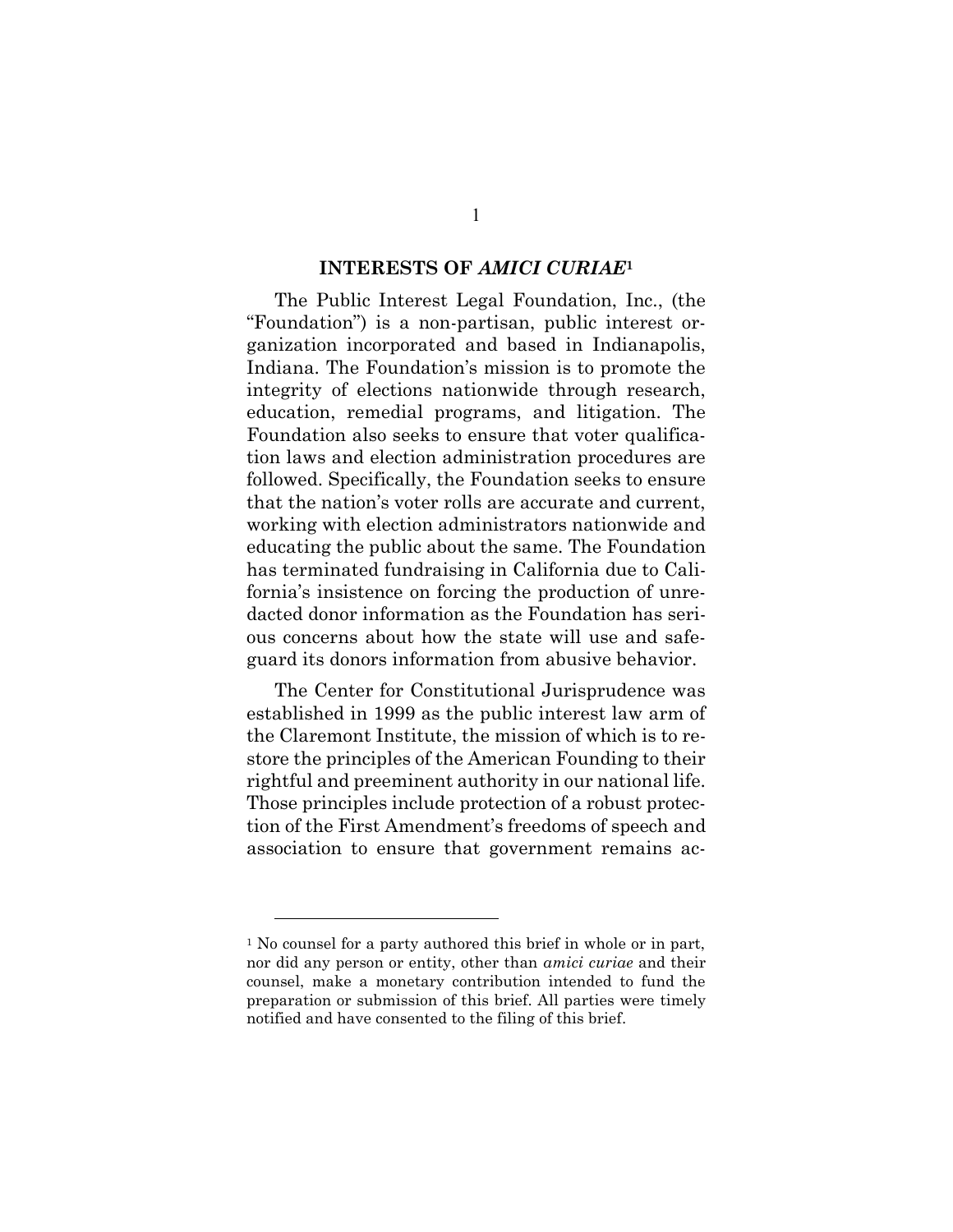countable to the people. In addition to providing counsel for parties at all levels of state and federal courts, the Center has represented parties or participated as amicus curiae before this Court in several cases of constitutional significance addressing the Constitution's protection of First Amendment rights, including *National Inst. of Family & Life Advocates v. Becerra*, 138 S. Ct. 2361 (2018); *True the Vote v. Lois Lerner*, 137 S. Ct. 1068 (2017); *Friedrichs v. California Teachers Ass'n*, 136 S. Ct. 1083 (2016); *Center for Competitive Politics v. Harris*, 136 S. Ct. 480 (2015); *National Org. for Marriage, Inc. v. Geiger*, 135 S. Ct. 1860 (2015); *Doe v. Reed*, 561 U.S. 186 (2010); and *Citizens United v. FEC*, 558 U.S. 310 (2010). Of particular relevance here, the Center was also counsel for the *ProtectMarriage.com*—*Yes on 8* committee, which unsuccessfully sought to restrict California's further dissemination of donors to an initiative defining marriage after extensive and well-documented acts of retaliation and violence against such donors. *Protect-Marriage.com*—*Yes on 8 v. Bowen*, *v. Bowen*, 752 F.3d 827 (9th Cir. 2014), *cert. denied sub nom. ProtectMarriage.com*—*Yes on 8 v. Padilla*, 135 S. Ct. 1523 (2015). The Center also served as counsel for the National Organization for Marriage in its suit for damages against the Internal Revenue Service for the IRS's illegal disclosure of the confidential portion of its tax return containing its list of major donors. *National Org. for Marriage, Inc. v. United States*, 24 F. Supp. 3d 518 (E.D. Va. 2014).

The Foundation for Michigan Freedom is a nonprofit, nonpartisan organization recognized by the Internal Revenue Service as tax-exempt pursuant to Section 501(c)(3) of the Internal Revenue Code. A core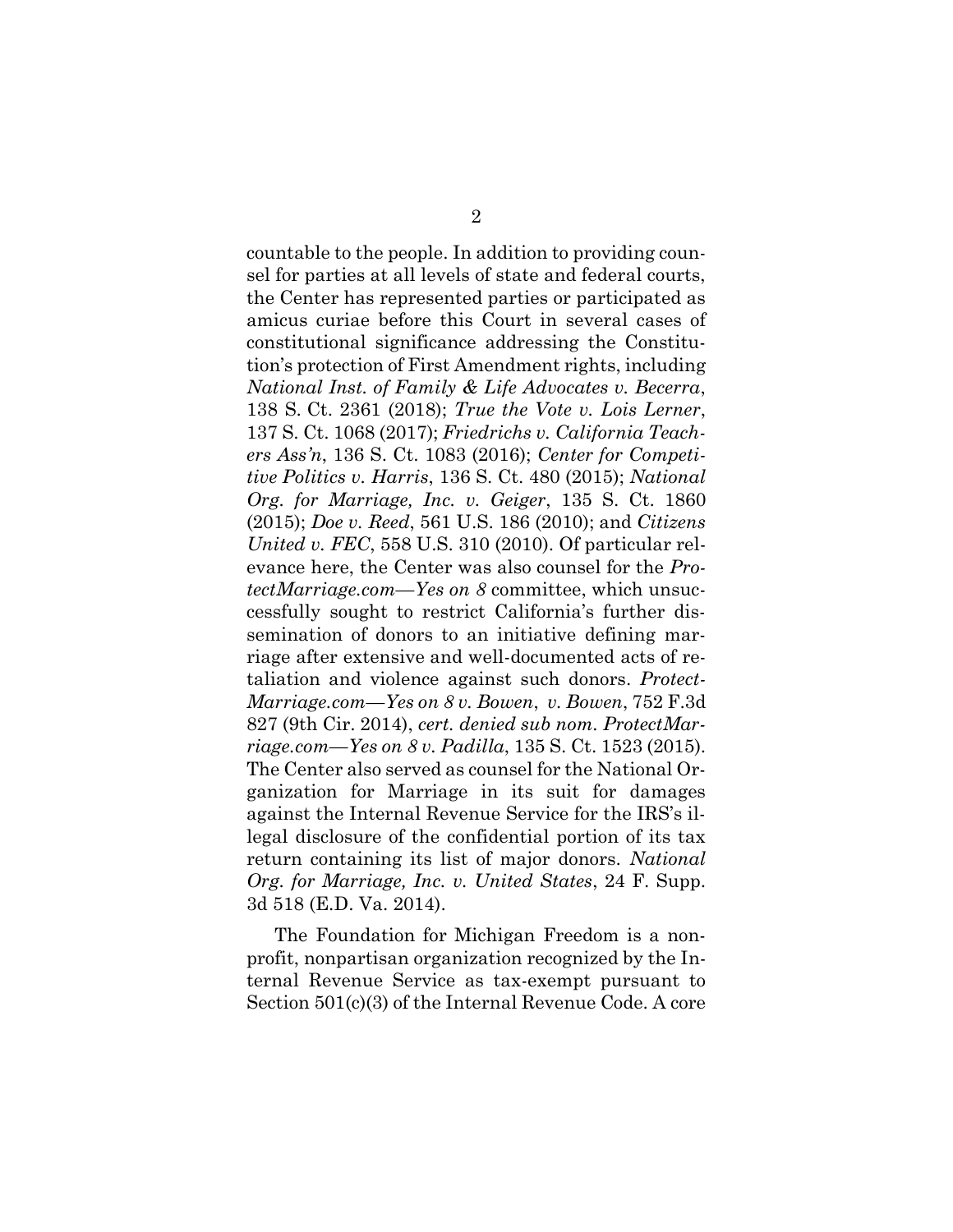mission of the Foundation for Michigan Freedom is to undertake legal research projects in the public interest and to provide legal support in litigation designed to present positions on behalf of the public at-large on matters of public interest. In particular, the Foundation for Michigan Freedom is dedicated to the promotion and protection of the democratic process, including the right of all citizens to participate and enter the marketplace of ideas. As a nonprofit, nonpartisan organization, the Foundation for Michigan Freedom recognizes that the First Amendment protects citizens from government interference of our right to petition, criticize, and speak openly and freely on matters of public policy. The ability to do so anonymously and without fear of retribution is a key principle of that right and one that should be protected for all viewpoints, regardless of whether one agrees with the particular speaker.

Texas Public Policy Foundation is a nonprofit, nonpartisan research organization based in Austin, Texas, and is dedicated to promoting liberty, personal responsibility, and free enterprise through academically-sound research and outreach. Since its inception in 1989, the Foundation has emphasized the importance of limited government, private enterprise, private property rights, and the rule of law. In accordance with its central mission, the Foundation has hosted policy discussions, authored research, presented legislative testimony, and drafted model ordinances to advance principles of liberty and the Constitution.

All *amici* have a substantial interest in the resolution of this matter as all *amici* are 501(c)(3) charitable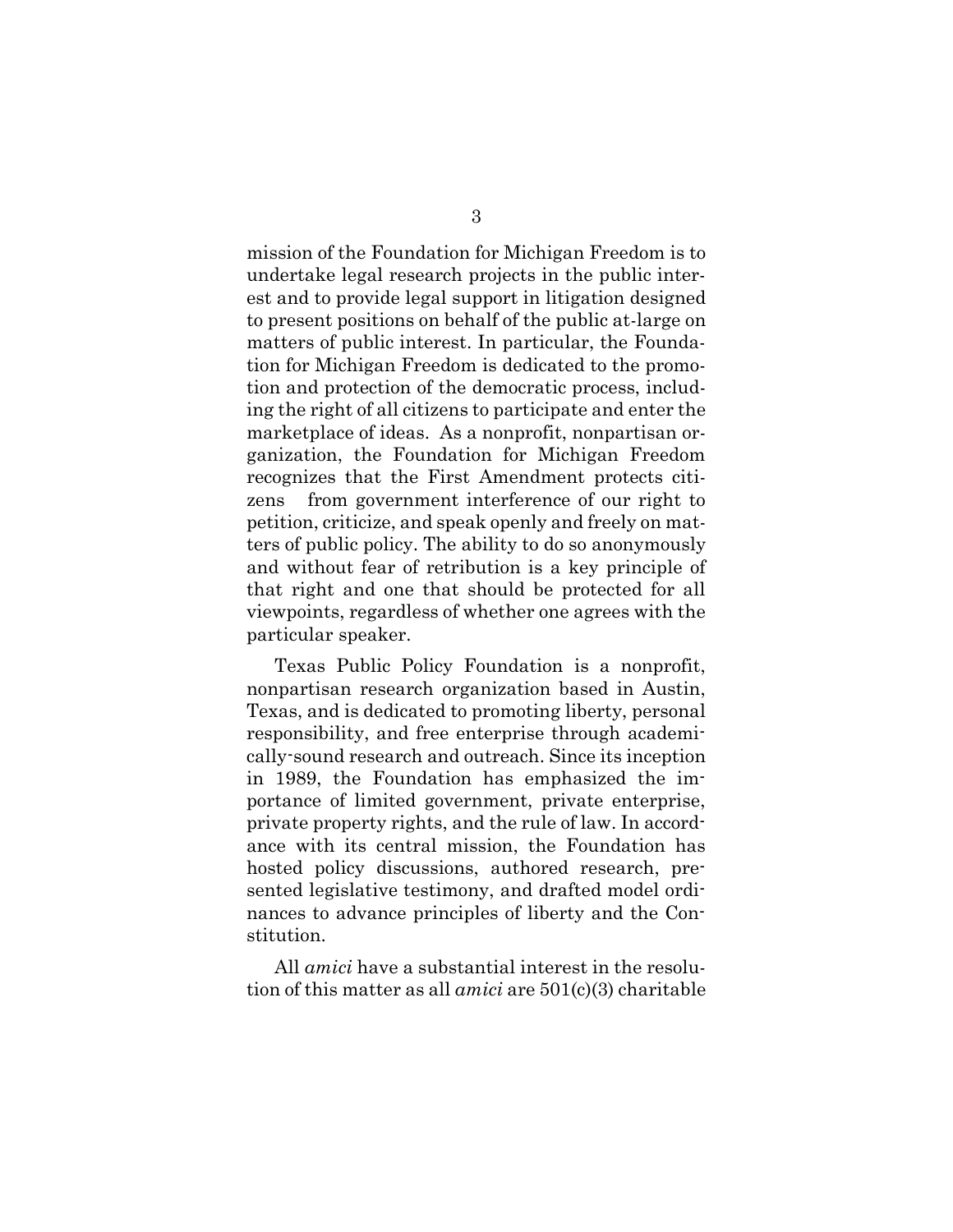organizations reliant on funding from generous donors. California's attempt to coerce the disclosure of charitable donors implicates serious constitutional concerns and chills the speech of *amici*.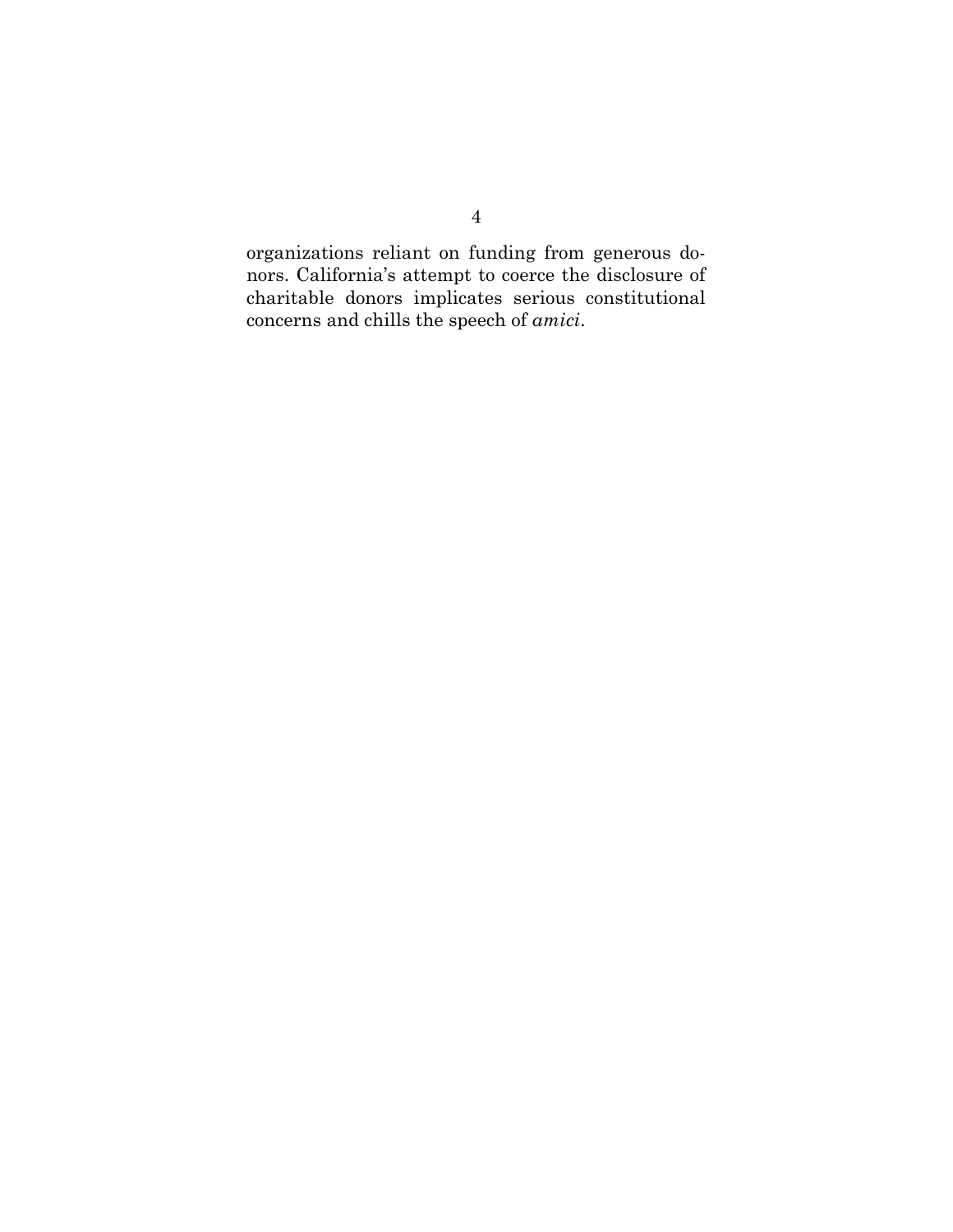### **SUMMARY OF ARGUMENT**

Donor disclosure is a tool that has been used to fuel personal attacks. The Petitioners provided compelling evidence of attacks made against their donors. *See*, *e*.*g*., Americans for Prosperity Petition at 11-12; Thomas More Law Center Petition at 13. Unfortunately, their experiences are not isolated. *Amici* have suffered or fear suffering similar attacks. Indeed, attacks on donors who contribute to causes or candidates with which one disagrees are prolific.

Anonymity is woven into the American fabric. Many of the revolutionary documents that stirred the colonists towards independence were penned under pseudonyms. The reasons for seeking to remain anonymous were myriad then and remain so now. Anonymity must be protected from government overreach. Specifically, here, donors must be free to give anonymously if they so choose. It is no solace to promise that the disclosure is only to the government, especially when that promise appears empty. *See*, *e*.*g*., Americans for Prosperity Petition at 7-10; Thomas More Law Center Petition at 8.

*Amici* herein compile examples of voracious probes for donor identities by ideological foes and the harms stemming from disclosure of donor information, including examples where the disclosure was not authorized by law yet still occurred.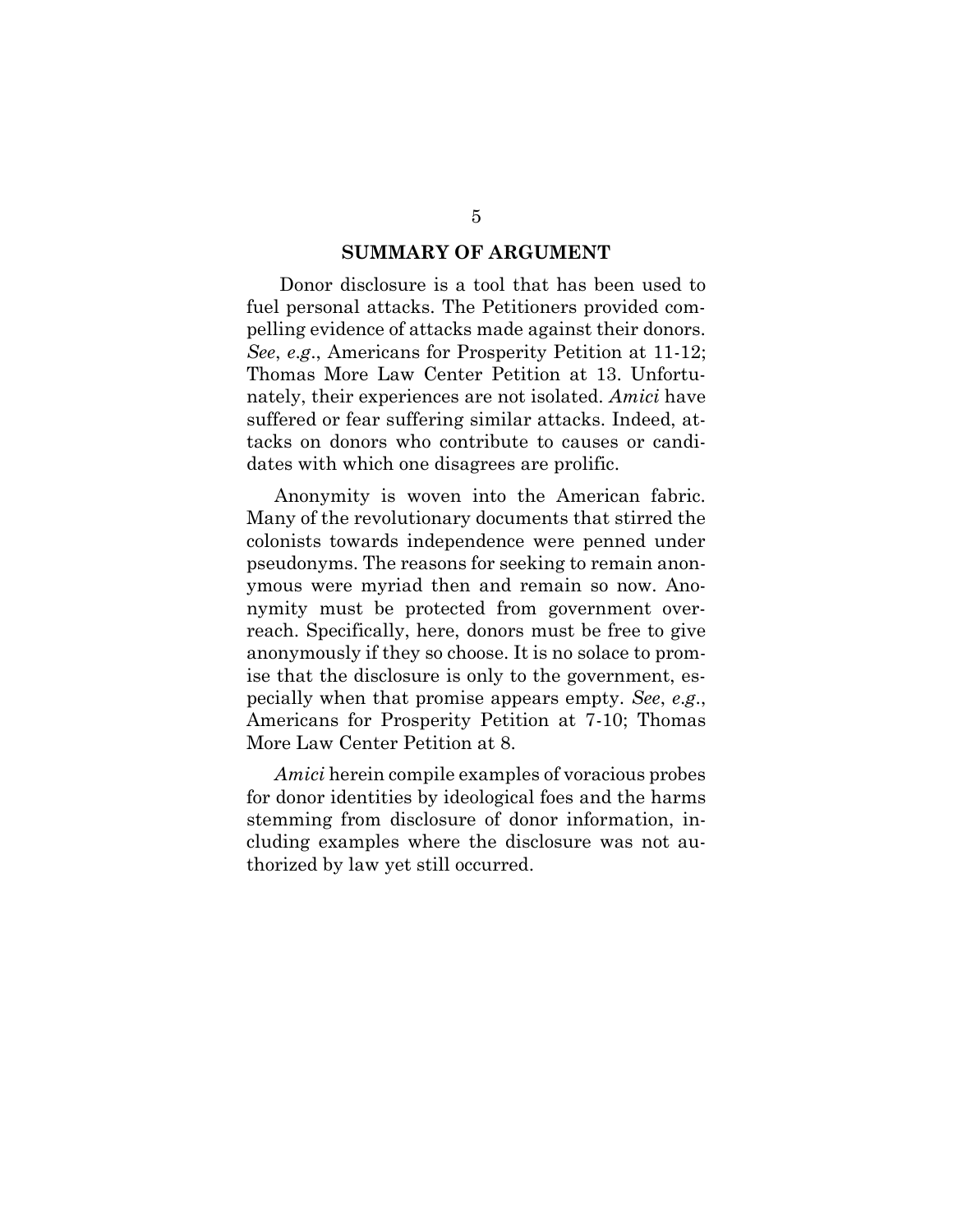### **ARGUMENT**

# **I. Compelled Disclosure Is Antithetical to the Foundational Principles of the United States.**

"It is hardly a novel perception that compelled disclosure of affiliation with groups engaged in advocacy may constitute an effective restraint on freedom of association." *NAACP v. Ala. ex rel. Patterson*, 357 U.S. 449, 462 (1958).

Indeed, anonymous speech was essential to the founding of the United States. Prominent founders communicated their positions to colonists through written works under pseudonyms such as Publius, Cato, and Federal Farmer. "Publius" is the name chosen by those who wrote the Federalist Papers, a series of essays aimed to garner support for the ratification of the United States Constitution. The first such paper, now known to be authored by Alexander Hamilton, speaks to the author's intent of presenting facts that are not clouded by bias regarding any one author himself.

In the course of the preceding observations, I have had an eye, my fellow-citizens, to putting you upon your guard against all attempts, from whatever quarter, to influence your decision in a matter of the utmost moment to your welfare, by any impressions other than those which may result from the evidence of truth.

…

My motives must remain in the depository of my own breast. My arguments will be open to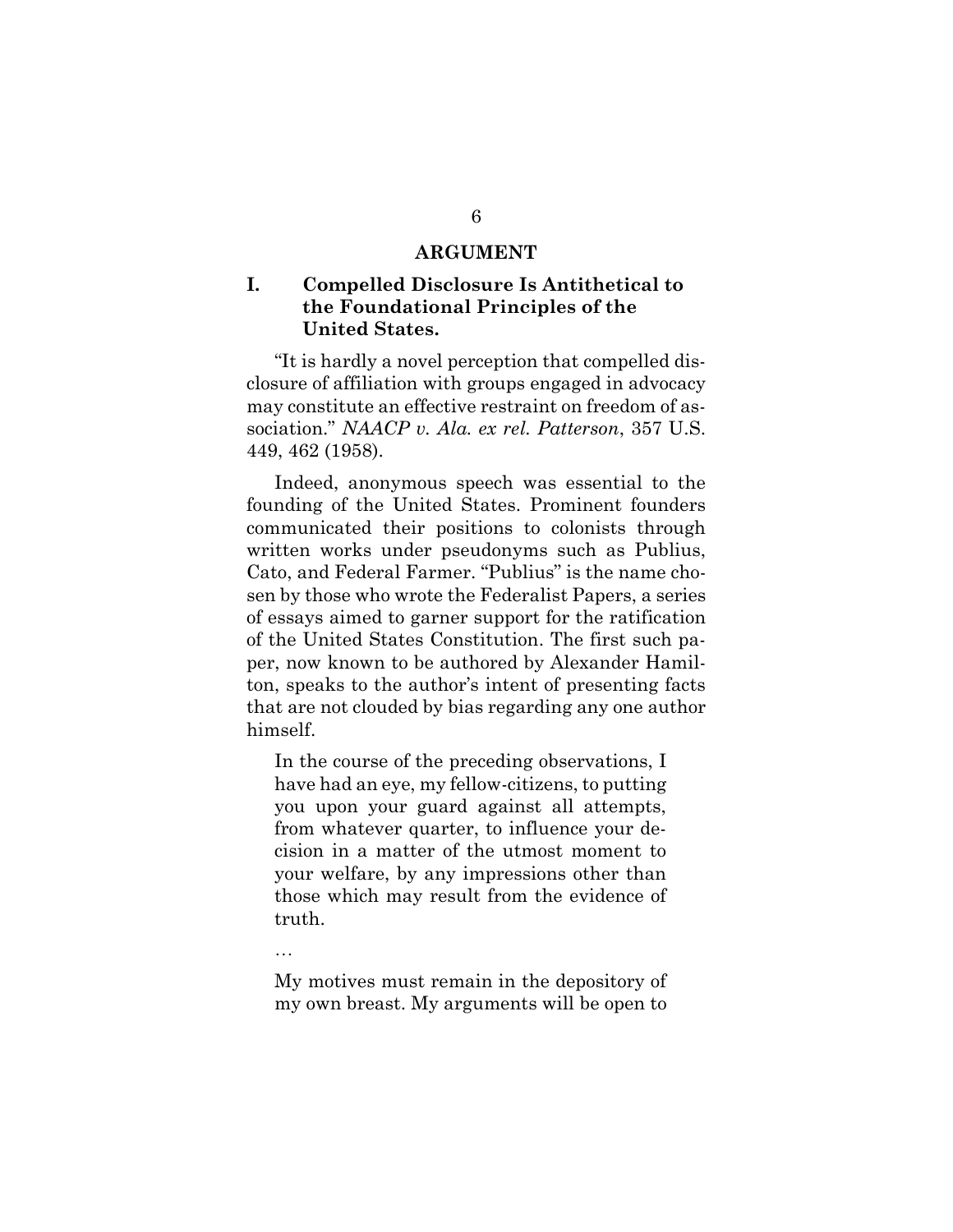all, and may be judged of by all. They shall at least be offered in a spirit which will not disgrace the cause of truth.

### The Federalist No. 1.

Thomas Paine's "Common Sense" was originally published anonymously. As Paine explained in his work, "Who the Author of this Production is, is wholly unnecessary to the Public, as the Object for Attention is the *Doctrine itself*, not the *Man*." Thomas Paine, COMMON SENSE, Introduction (emphasis in original).

In addition to avoiding clouded judgments, founders understood the risk that came from speaking out on issues of controversy. In response to calls for disclosure of the identities of the authors of Anti-federalist writings, one individual wrote that requiring an author to sign his name "'is as much as to say, Give me a stick, and I will break your head.'" Trish Loughran, THE REPUBLIC IN PRINT: PRINT CULTURE IN THE AGE OF U.S. NATION BUILDING at page 134 (2007).

In 1958, this Court was confronted with the issue of the State of Alabama seeking forced disclosure of the names and addresses of members of the NAACP. *NAACP*, 357 U.S. 449. The Court recognized that "[e]ffective advocacy of both public and private points of view, particularly controversial ones, is undeniably enhanced by group association." *Id*. at 460. Abridgement of the freedom of association "even though unintended, may inevitably follow from varied forms of governmental action." *Id*. at 461. The Court found that Alabama's forced disclosure of the NAACP's member lists "is likely to affect adversely the ability of petitioner and its members to pursue their collective effort to foster beliefs" because "it may induce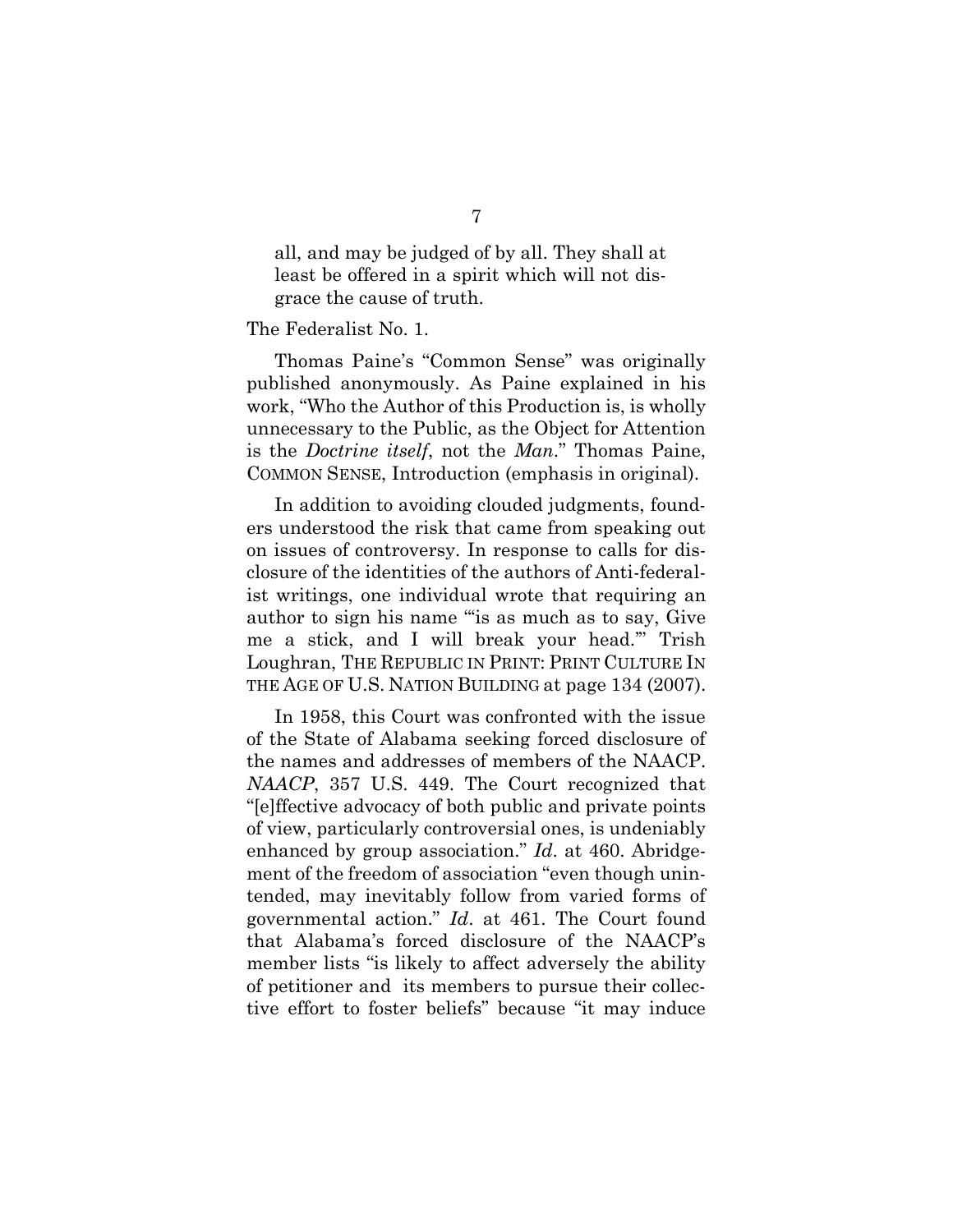members to withdraw from the Association and dissuade others from joining it because of fear of exposure of their beliefs shown through their associations and of the consequences of this exposure." *Id*. at 462- 63. Those fears and consequences are still present today.

# **II. Recent History Demonstrates that Donor Disclosure Is a Tool that Has Been Used to Engage in Personal Attacks.**

Petitioners presented the district court with evidence demonstrating that "its employees, supporters and donors face public threats, harassment, intimidation, and retaliation once their support for and affiliation with the organization becomes publicly known." Americans for Prosperity Petition at 49a.<sup>2</sup> While, the evidence Petitioners presented alone demonstrates why the petitions should be granted, recent history solidifies why this issue is of such exceptional importance. *Amici* present even more examples.

# **A. Texas Public Policy Foundation Leaked Document**

*Amicus* Texas Public Policy Foundation experienced the unauthorized disclosure of its private donor information. In its complaint against the IRS, "Texas

 $\overline{a}$ 

<sup>&</sup>lt;sup>2</sup> Amici contend that the procedure at issue in these cases, where the Petitioners had to prove the existence of threats, harassment, and reprisals, is likely to result in varying opinions on what level of harm or perceived harm is needed. *See Doe v. Reed*, 561 U.S. 186, 241 (2010) (Thomas, J, dissenting) ("Significant practical problems will result from requiring as-applied challenges to protect referendum signers' constitutional rights.") Nevertheless, as the district court found, the Petitioners satisfied the burden here.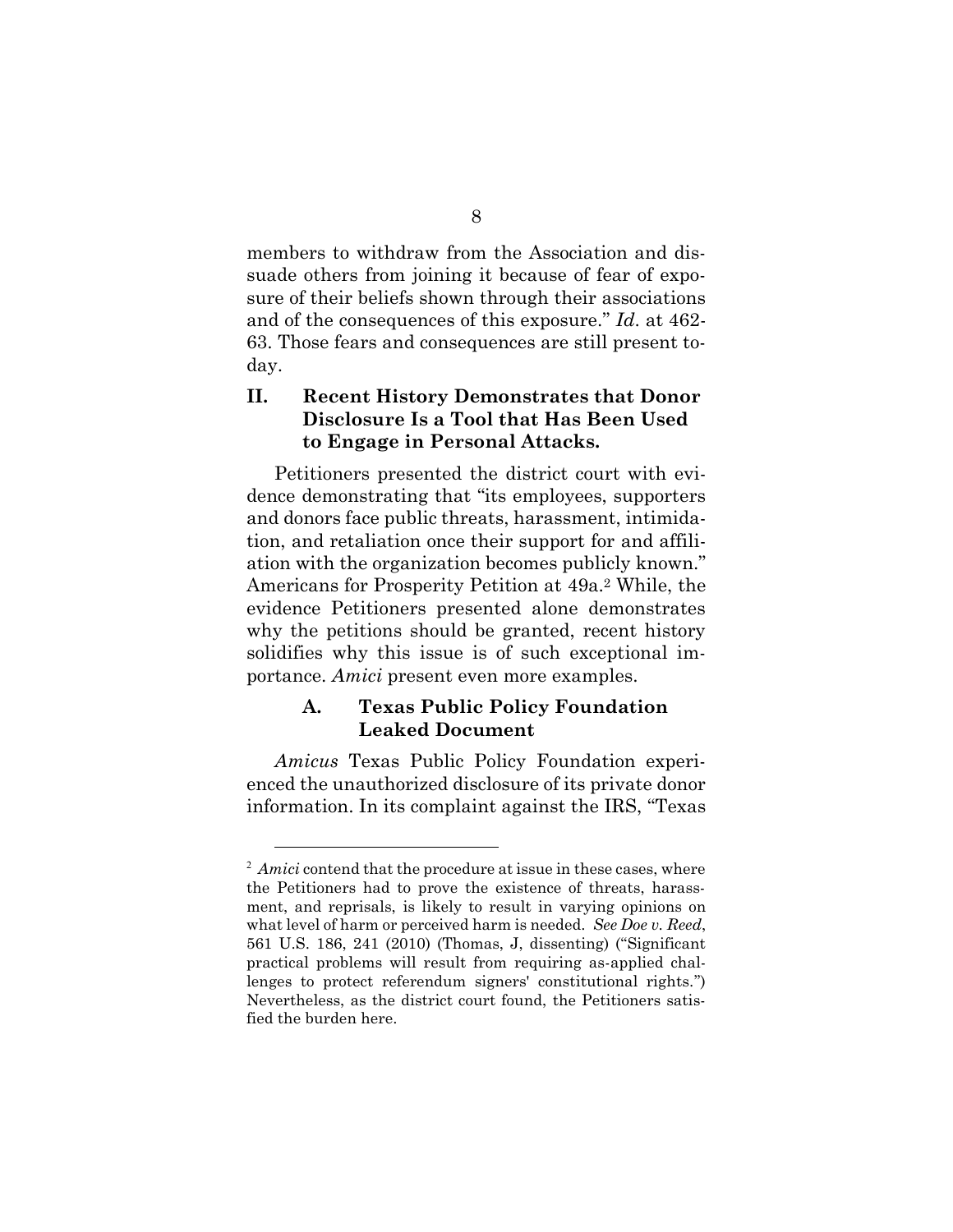Public Policy Foundation assert[ed] that '[i]n or around the spring of 2012, the IRS illegally released TPPF's 990 form with the donor information unredacted [and s]ubsequently, this highly confidential information was widely circulated in the media.'" *Nor-Cal Tea Party Patriots v. IRS*, No. 1:13-cv-341, 2014 U.S. Dist. LEXIS 97229, at \*43-44, (S.D. Ohio, July 17, 2014).

Importantly, this unredacted donor information is confidential under federal law, 26 U.S.C. § 6103, and federal law provides civil damages for unauthorized inspection or disclosure, 26 U.S.C. § 7431. Despite these protections, Texas Public Policy Foundation's donor information was still disclosed.

# **B. National Organization for Marriage's Leaked Tax Document**

The National Organization for Marriage ("NOM") is a nonprofit organization that seeks to protect marriage across the country. In November of 2012, voters were set to vote on marriage-related issues in Maine, Maryland, Minnesota, and Washington. The political climate surrounding the issue of marriage was contentious nationwide. In March of 2012, NOM discovered that its confidential Schedule B from the tax year 2008 was posted on its political opponent's website. NOM, *National Organization for Marriage Demands a Federal Investigation of the Human Rights Campaign and the Internal Revenue Service* (April 5, 2012), http://www.nomblog.com/21437.

As with Texas Public Policy Foundation, the existence of a confidentiality statute in federal law made no difference, and NOM's Schedule B was disclosed.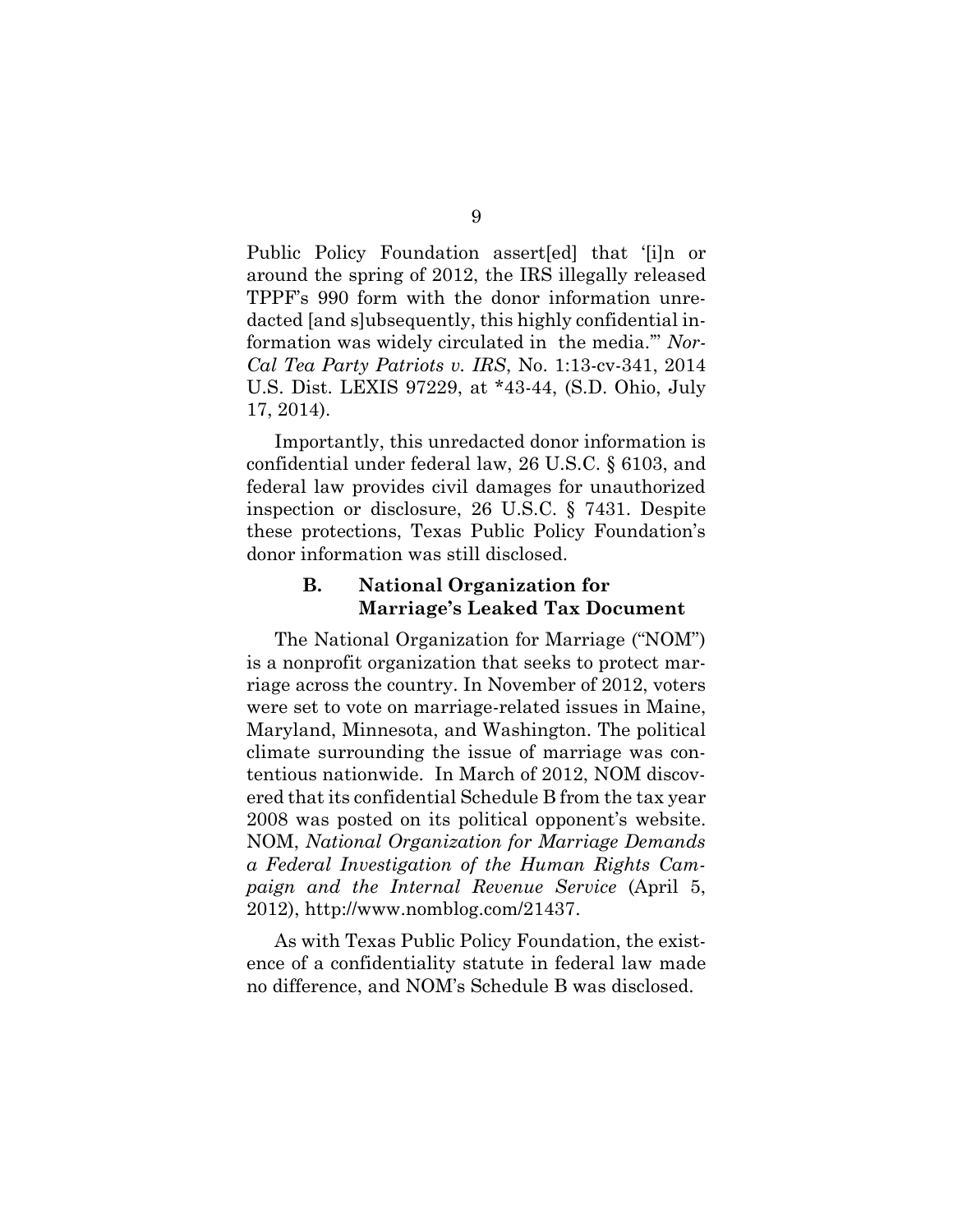NOM filed suit in federal court, represented by *Amici* Center for Constitutional Jurisprudence and Public Interest Legal Foundation. The Internal Revenue Service (IRS) admitted "that it improperly released the Schedule B." *National Org. for Marriage, Inc. v. United States, IRS*, 24 F. Supp. 3d 518, 532 (E.D. Va. 2014). The court determined that, contrary to federal law, the IRS disclosed the confidential tax document to an individual named Matthew Meisel. *Id*. at 520. Meisel then provided the document to the Human Rights Campaign, a prominent national lesbian, gay, bisexual, transgender and queer civil rights organization. *Id*. at 521. After announcing that it would not prosecute Meisel himself, the Department of Justice declined to grant Meisel immunity, which would have compelled him to answer deposition questions about his source in the IRS. The district court then denied NOM's request for punitive damages, finding that it had "made no showing from which a reasonable jury could find that the disclosure of its Schedule B was the result of willfulness or gross negligence." *Id.* at 527. The court determined that the disclosure, which ended up heavily publicized, constituted a single disclosure, subject to either \$1,000 in statutory damages or the actual damages stemming from the one disclosure. *Id*. at 532.

## **C. IRS Targeting Scandal**

In May of 2013, it was discovered the IRS "'developed and used inappropriate criteria to identify applications" from certain organizations associated with the "tea party" movement. *True the Vote, Inc. v. IRS*, 831 F.3d 551, 559 (D.C. Cir. 2016). The revelation con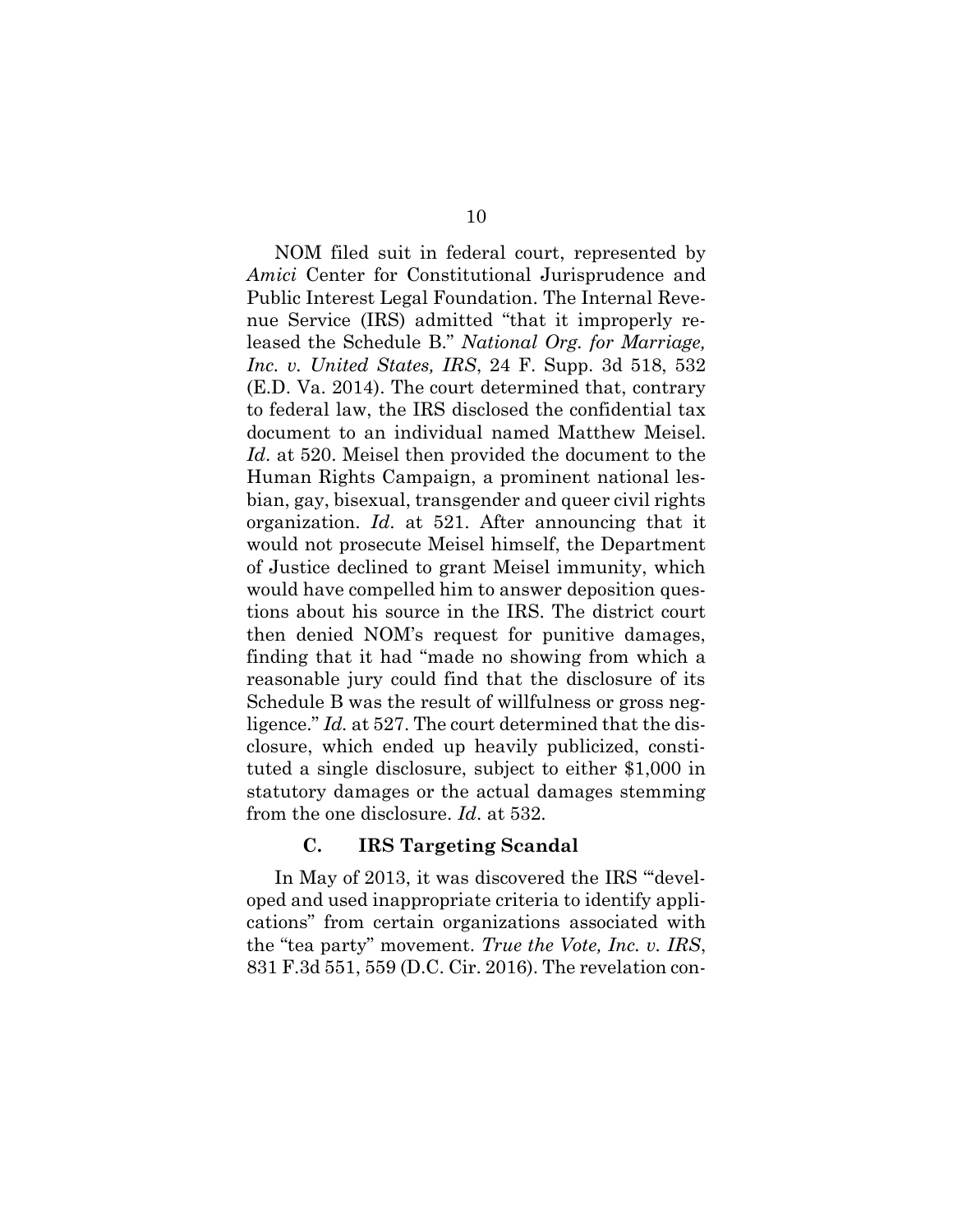firmed what many groups thought to be true: applications from certain groups were subjected to heightened scrutiny based on the groups' viewpoints.

The Treasury Inspector General for Tax Administration issued a report outlining "'requests for information that [they] later (in whole or in part) determined to be unnecessary.'" *Id*. at 560. Specifically, one question later determined to be unnecessary involved requesting the names of donors. *Id*.

The IRS Targeting Scandal was a violation of the public's trust that resulted in numerous congressional hearings, resignations, court filings, and official reports. *See* Kelly Phillips Erb, *IRS Targeting Scandal: Citizens United, Lois Lerner And The \$20M Tax Saga That Won't Go Away* (June 24, 2016) https://www.forbes.com/sites/kellyphillipserb/2016/ 06/24/irs-targeting-scandal-citizens-united-lois-lerner-and-the-20m-tax-saga-that-wont-go-away.

# **D. Friends of Abe**

Another association that has been subjected to IRS scrutiny is called "Friends of Abe." "Friends of Abe," a nod to the country's sixteenth President, is comprised of conservative writers, actors and producers in Hollywood. Just like "Friends of Bill" was designed to create a space for those struggling with alcoholism to remain anonymous, Friends of Abe was designed to serve as a space where individuals "'could be who they were and think what they thought without being criticized.'" Ted Johnson, *Friends of Abe: Hollywood's Comfort Zone for Industry Conservatives Winds Down*, Variety (April 27, 2016), https://variety.com/ 2016/biz/news/friends-of-abe-hollywood-winds-down-1201760428/.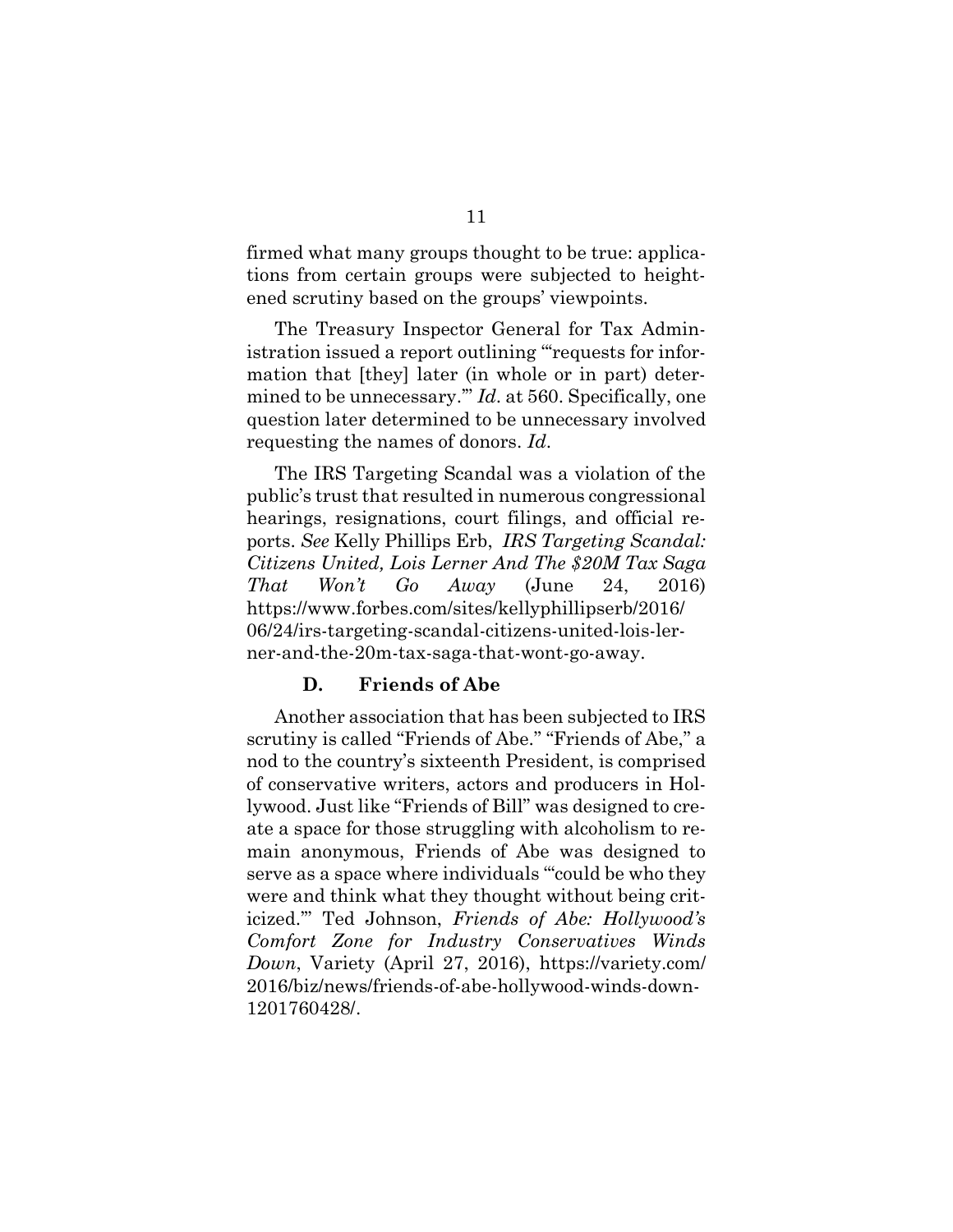Friends of Abe sought  $501(c)(3)$  nonprofit status but encountered what appeared to be heightened scrutiny. Specifically, the IRS sent "a demand which was not met — for enhanced access to the group's security-protected website, which would have revealed member names." Michael Cieply and Nicholas Confessore, *Leaning Right in Hollywood, Under a Lens*, The New York Times (Jan. 22, 2014), https://www.nytimes.com/2014/01/23/us/politics/leaning-right-in-hollywood-under-a-lens.html?\_r=1&referrer=. "Tax experts said that an organization's membership list is information that would not typically be required. The I.R.S. already had access to the site's basic levels, a request it considers routine for applications for 501(c)(3) nonprofit status." *Id*. Friends of Abe later discontinued activities.

# **E. League of United Latin American Citizens v. Public Interest Legal Foundation**

*Amicus* Public Interest Legal Foundation itself has experienced the hardships adjacent to attacks from ideological foes. Most recently, the Foundation was sued by the League of United Latin American Citizens as a result of its efforts to educate the public on public information obtained from the Commonwealth of Virginia.

The Foundation sought, collected, and publicized public records from Virginia election officials regarding noncitizen registration and voting in Virginia. *See*  Testimony of J. Christian Adams, U.S. House Subcommittee on the Constitution, Civil Rights and Civil Liberties (Sept. 10, 2019) at 6. These public records included lists of "declared non-citizen" cancellations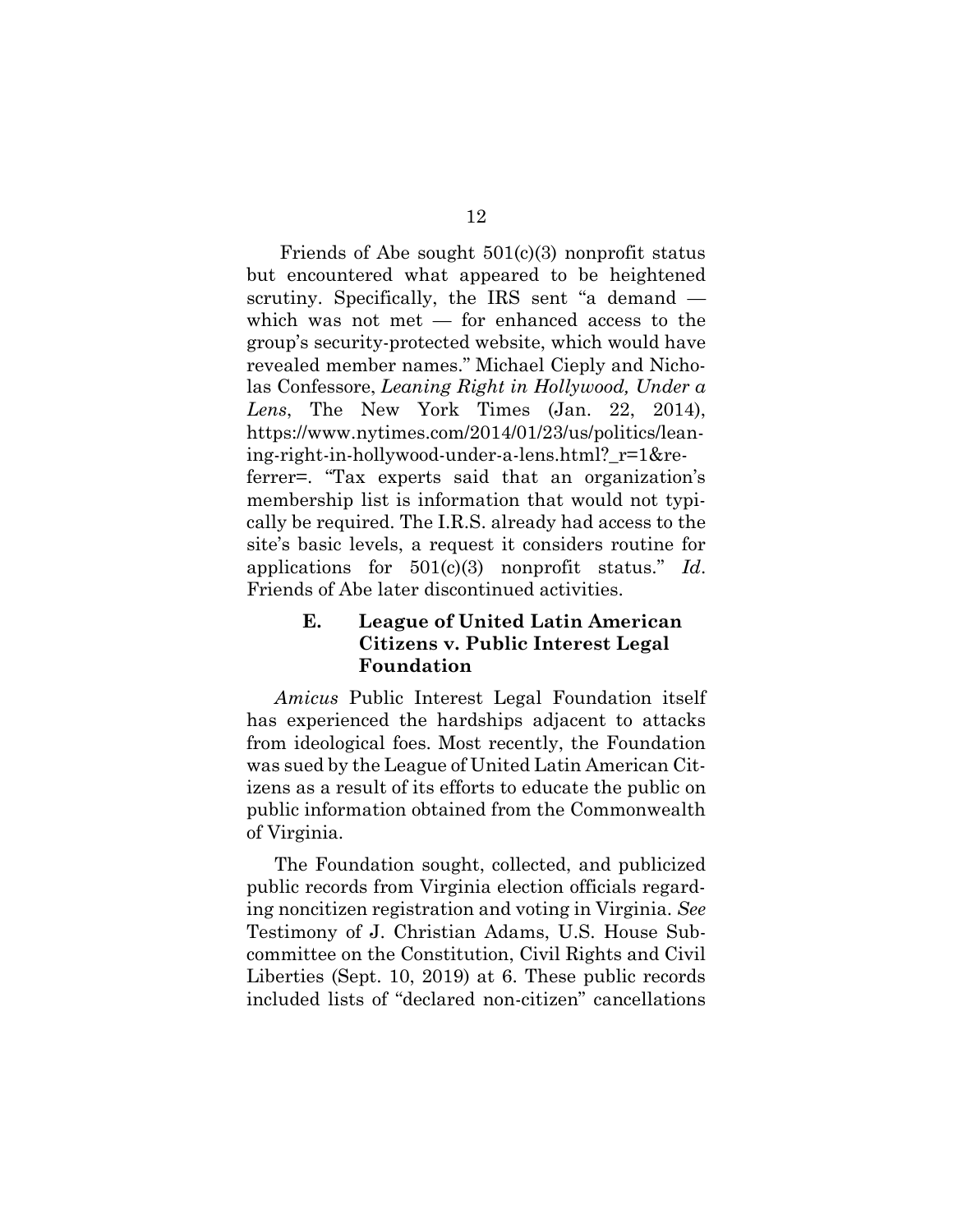and the Foundation republished the public government records in their original form and spoke about them. It was later discovered that Virginia was improperly canceling *citizens* as "non-citizens." The Foundation notified Virginia that it is in violation of federal law for removing citizens from its rolls. Rather than work with Virginia elections officials to fix the problem, the League of United Latin American Citizens and several individuals sued the Foundation for defamation and violations of the Voting Rights Act. *League of Latin American Citizens v. Public Interest Legal Foundation*, No. 1:18-cv-00423 (E.D. Va., filed April 12, 2018). "That case has since settled and [the Foundation] apologized for overly relying on the government list maintenance records and repeated statements by election officials that the cancelled registrants were declared non-citizens." Testimony of J. Christian Adams at 6. A sizeable portion of the plaintiffs' lawsuit was to bore into the Foundations fundraising and donor information through discovery, matters the court eventually indicated were irrelevant. Transcript of Motion Hearing at 21, *League of Latin American Citizens v. Public Interest Legal Foundation* (May 24, 2019) ("[B]reaking down where their money came from appears to this Court at least at this juncture a waste of everyone's time.") Nevertheless the damage was done. This was one of multiple cases that have the ancillary benefit of harassing ideological foes for donor information.

# **F. Chick-fil-A**

Chick-fil-A's charitable giving has been under fire since "CEO Dan Cathy said the company supported 'the biblical definition of the family unit.'" Kate Taylor, *For Chick-fil-A, impact trumps 'any political or*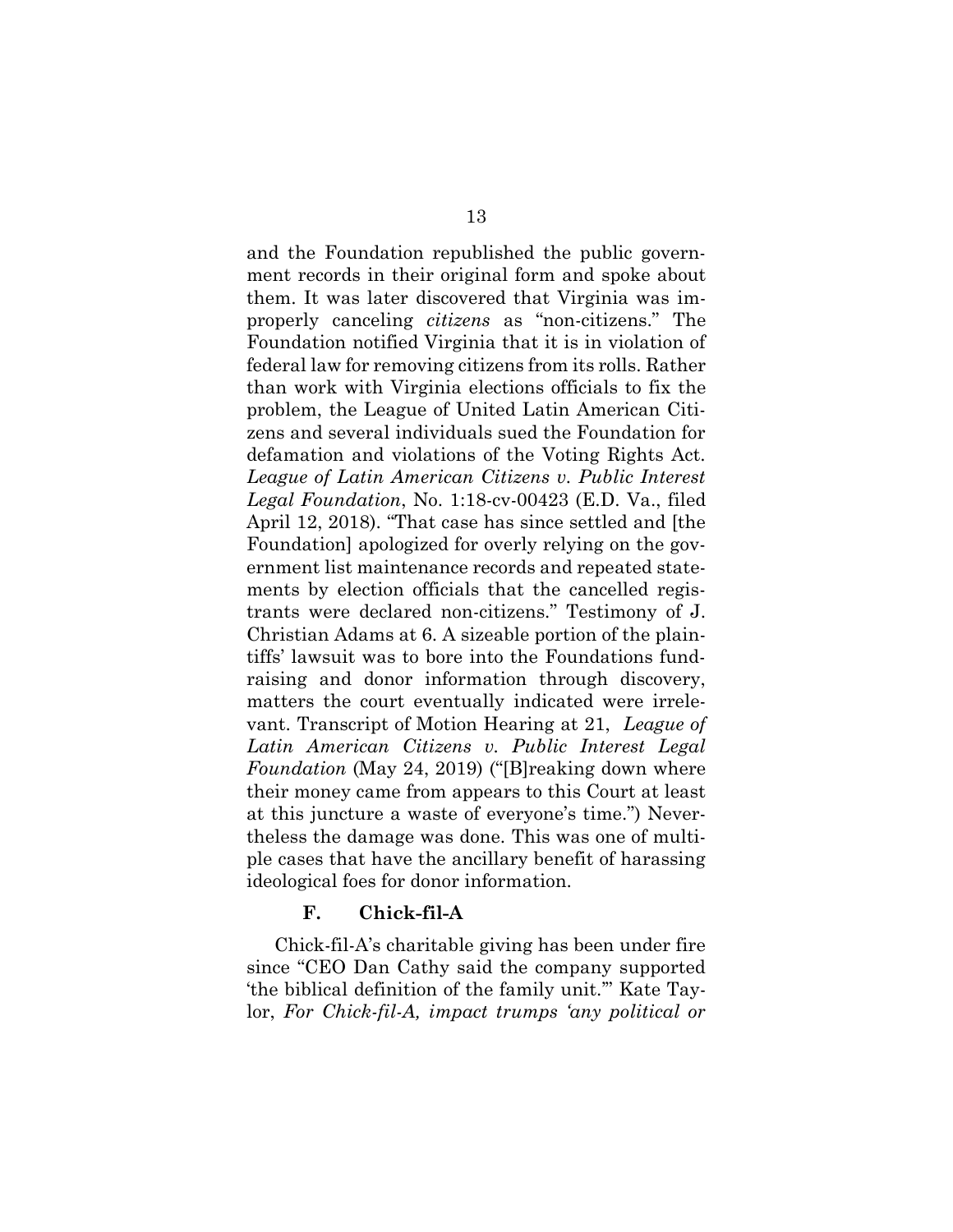*cultural war' when it comes to controversial donations*, Business Insider (May 15, 2019), https://www.businessinsider.com/chick-fil-a-explainsdonations-groups-considered-anti-gay-2019-5.

In the years that followed, the company has faced backlash for additional charitable giving, including to the Fellowship of Christian Athletes and the Salvation Army. *Id*.

### **G. U.S. Virgin Islands Subpoena**

The Competitive Enterprise Institute (CEI) is a non-profit organization that focuses on the principles of limited government and individual liberty. CEI is involved in the climate policy debate, another hotly contested issue in the United States. "On April 7, 2016, CEI received a subpoena from U.S. Virgin Islands Attorney General Claude Walker demanding a full decade's worth of [its] communications, emails, statements, and other documents regarding energy and climate policy. Those documents included private donor information." CEI, First Amendment Fight: CEI's Climate Change Subpoena (April 5, 2017), https://cei.org/climatesubpoena. CEI engaged in a months-long fight regarding the subpoena, and it was eventually withdrawn.

# **III. Donor Disclosure Has Also Been Used to Engage in Personal Attacks in the Election Context.**

As Petitioners note, disclosures of charitable donations are distinguishable from election-related disclosures. *See* Americans for Prosperity Foundation Petition at 22-23; Thomas More Law Center Petition at 23-25. Yet the following examples from the election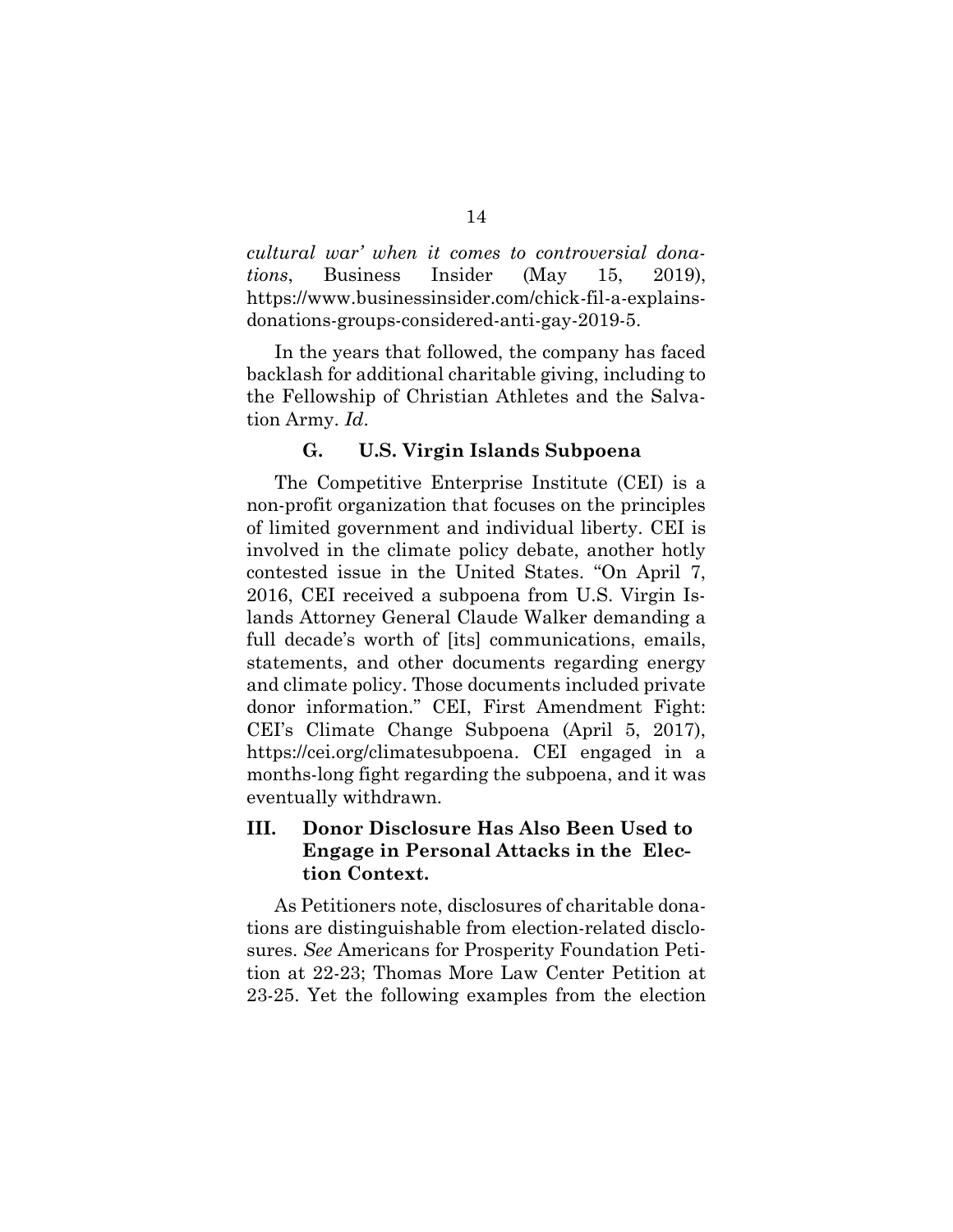context demonstrate the harms that may flow from the targeting of donors.

#### **A. California's Proposition 8**

A contentious state ballot proposition in California epitomizes precisely why donors to organizations addressing hot button issues may wish to stay anonymous. Proposition 8 concerned an amendment to California's constitution providing that "[o]nly marriage between a man and a woman is valid or recognized in California." Cal. Const. Art. I § 7.5. Proposition 8 quickly became a household name across the nation as the country was sharply divided on the issue of the redefinition of marriage. Pursuant to state law, a person who gave \$100 or more to a committee supporting or opposing Proposition 8 would be subject to public disclosure. Cal. Govt. Code Ann. § 84211(f). This disclosure included the donor's full name, street address, and occupation. *Id*. As Justice Thomas recounted, disclosures of even minor donors had major consequences.

Some opponents of Proposition 8 compiled this information and created Web sites with maps showing the locations of homes or businesses of Proposition 8 supporters. Many supporters (or their customers) suffered property damage, or threats of physical violence or death, as a result. They cited these incidents in a complaint they filed after the 2008 election, seeking to invalidate California's mandatory disclosure laws. Supporters recounted being told: "'Consider yourself lucky. If I had a gun I would have gunned you down along with each and every other supporter," or, "we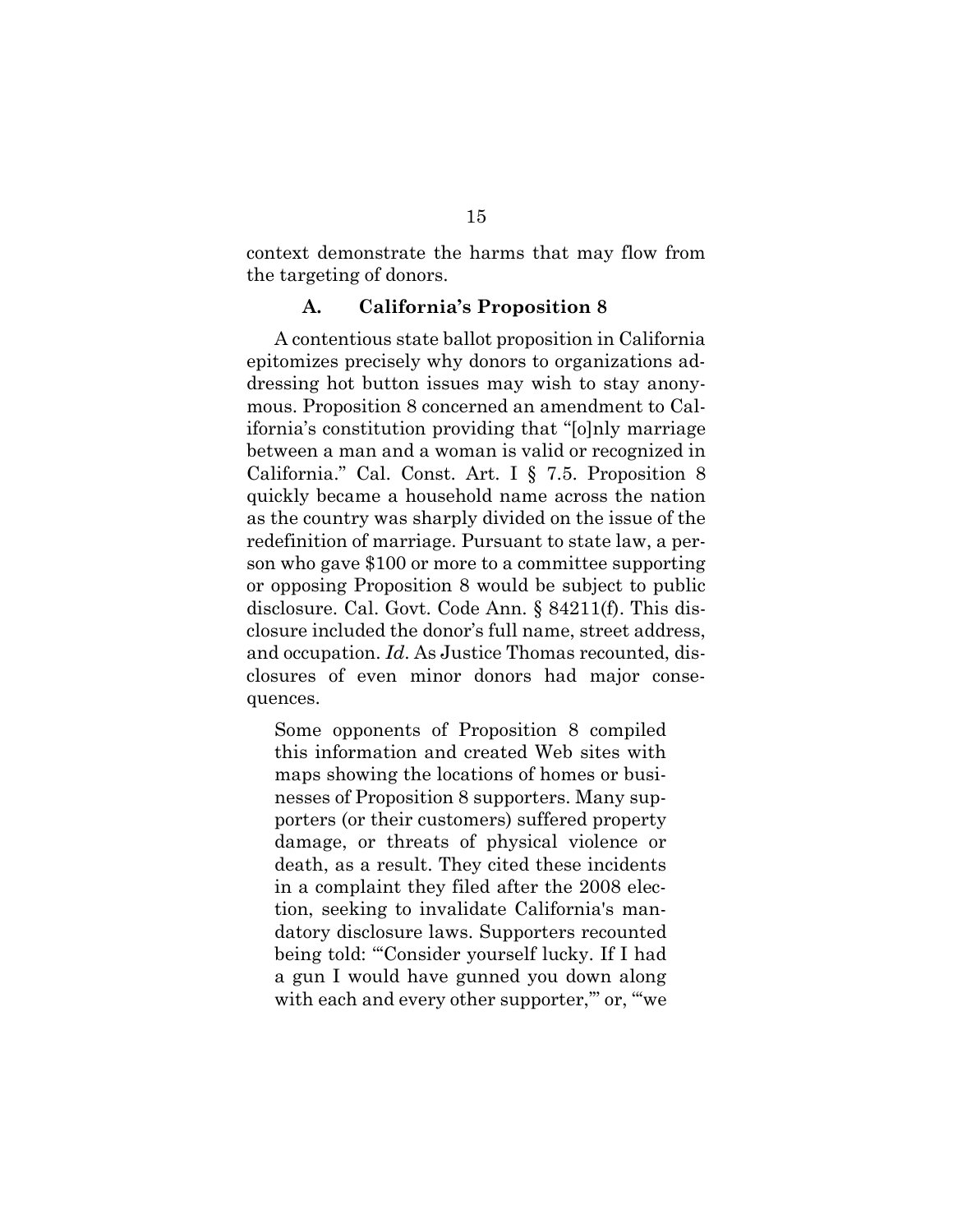have plans for you and your friends.'" Complaint in *ProtectMarriage.com*--*Yes on 8 v. Bowen*, Case No. 2:09-cv-00058-MCE-DAD (ED Cal.), P 31.

*Citizens United v. FEC*, 558 U.S. 310, 481 (2010) (Thomas, J., dissenting in part).

Accounts of attacks on donors supporting Proposition 8 have been well-documented. *See also,* Thomas M. Messner, *The Price of Prop 8*, Heritage Foundation Backgrounder, No. 2328 (Oct. 22, 2009), *available at* https://www.heritage.org/marriage-and-family/report/the-price-prop-8 and *Doe v. Reed*, 561 U.S. 186, 205 (2010) (Alito, J., concurring) ("The widespread harassment and intimidation suffered by supporters of California's Proposition 8 provides strong support for an as-applied exemption in the present case.").

Following Proposition 8, the targeting of donors has increased exponentially. "The success of such intimidation tactics has apparently spawned a cottage industry that uses forcibly disclosed donor information to *pre-empt* citizens' exercise of their First Amendment rights." *Citizens United*, 558 U.S. at 482 (Thomas, J., dissenting in part) (emphasis in original). As Justice Thomas acknowledged, "'the advent of the Internet' enables 'prompt disclosure of expenditures,' which 'provide[s]' political opponents 'with the information needed' to intimidate and retaliate against their foes." *Id.* at 484 (citing to part IV of the Court's decision). The proliferation of the Internet over the past decade, including the ubiquity of portable Internet-enabled devices, further underscores this real concern. *See* Pew Research Center, *Mobile Fact*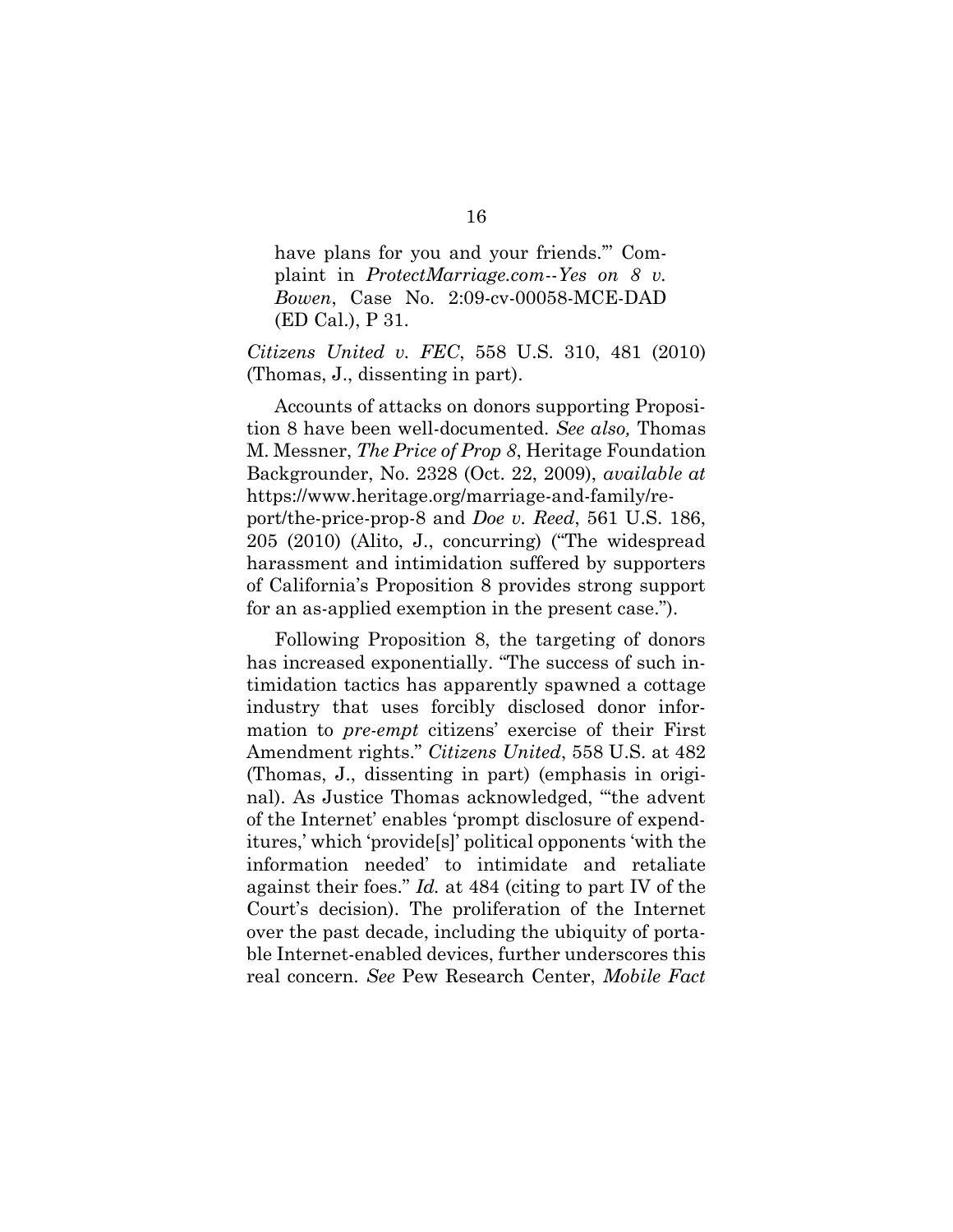*Sheet* (June 12, 2019), https://www.pewinternet.org/fact-sheet/mobile/ ("The vast majority of Americans – 96% – now own a cellphone of some kind. The share of Americans that own smartphones is now 81%, up from just 35% in Pew Research Center's first survey of smartphone ownership conducted in 2011.")

### **B. Will & Grace**

In August of 2019, actors Debra Messing and Eric McCormack of the television program "Will & Grace" each posted on Twitter a news story regarding a President Trump fundraiser to be held in Beverly Hills. Messing stated, "Please print a list of all attendees please. The public has a right to know." Debra Messing (DebraMessing), https://twitter.com/DebraMessing/status/ 1167658588384501760.

Messing went on to say, "'I am proud to be a donor when I contribute to a campaign,'… 'I am happy to be listed when I attend a fundraiser. I am assuming anyone who donates to Trump's fundraiser would feel the same. Why wouldn't they?'" Caitlin O'Kane, *Debra Messing demands attendee list for Beverly Hills Trump fundraiser, president hits back*, CBS News (Sept. 2, 2019), https://www.cbsnews.com/news/ trump-fundraiser-beverly-hills-debra-messing-demands-attendee-list-for-fundraiser-event-presidenthits-back-today/.

# **C. Representative Joaquin Castro**

Texas Representative Joaquin Castro, brother to Democratic presidential candidate Julián Castro, represents the city of San Antonio. Shortly after a tragic event in El Paso, Texas, more than 500 miles away from San Antonio, Representative Castro posted on social media a list of donors to President Trump who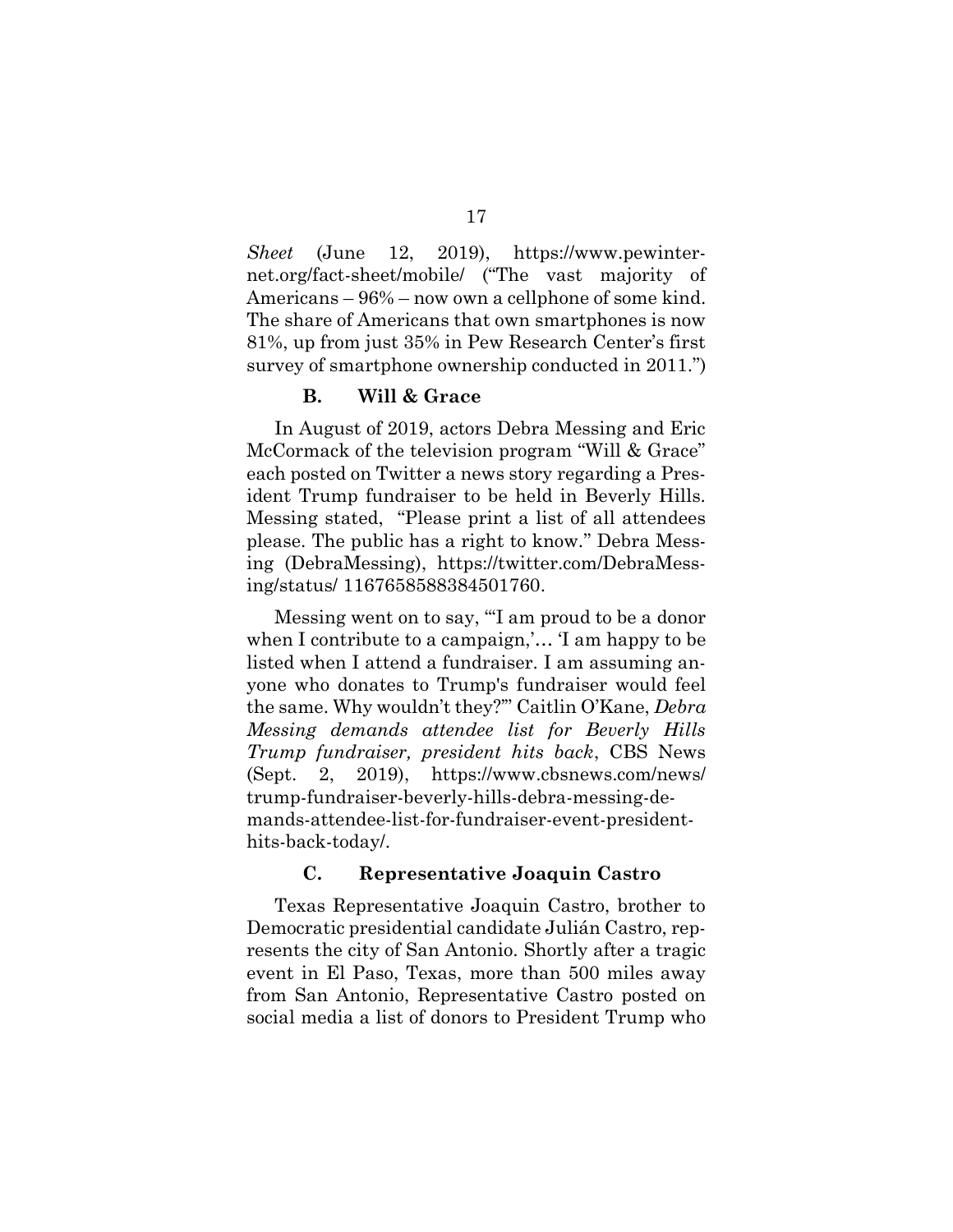live in San Antonio. "'These contributions are fueling a campaign of hate that labels Hispanic immigrants as "invaders,"' Castro wrote, posting a graphic that included the names and employers of 44 Trump donors, including several retirees." Fredreka Schouten, *Rep. Joaquin Castro tweets names, employers of Trump donors in San Antonio*, CNN (Aug. 7, 2019), https://www.cnn.com/2019/08/06/politics/joaquin-castro-trump-donor-names/index.html.

The chilling effect of Castro's social media post was felt outside San Antonio. "A Trump donor in Beverly Hills, who plans to attend the upcoming fundraiser, said he was appalled by Castro's tweet. The donor asked that neither he nor his wife be identified out of fear that someone would search for them online and find their home." Michelle Ye Hee Lee, *Trump's critics are targeting his donors, sparking fears of a backlash against disclosure*, Washington Post (Sept. 10, 2019), https://www.washingtonpost.com/politics/ president-trumps-critics-are-weaponizing-information-about-his-donors-raising-concerns-about-federal-donor-disclosure-requirements/2019/09/10/ b0b60ff8-cfe4-11e9-87fa-8501a456c003\_story.html.

### **D. Michigan Chamber of Commerce**

In 2018, Michigan voters considered "Ballot Proposal 2," which sought to amend the state constitution "to establish a commission of citizens with exclusive authority to adopt district boundaries for the Michigan Senate, Michigan House of Representatives and U.S. Congress, every 10 years." *See* Brief Summary of the Ballot Proposal at 2, https://www.house.mi.gov/ hfa/PDF/Alpha/Ballot\_Proposal\_2018-2\_VNP\_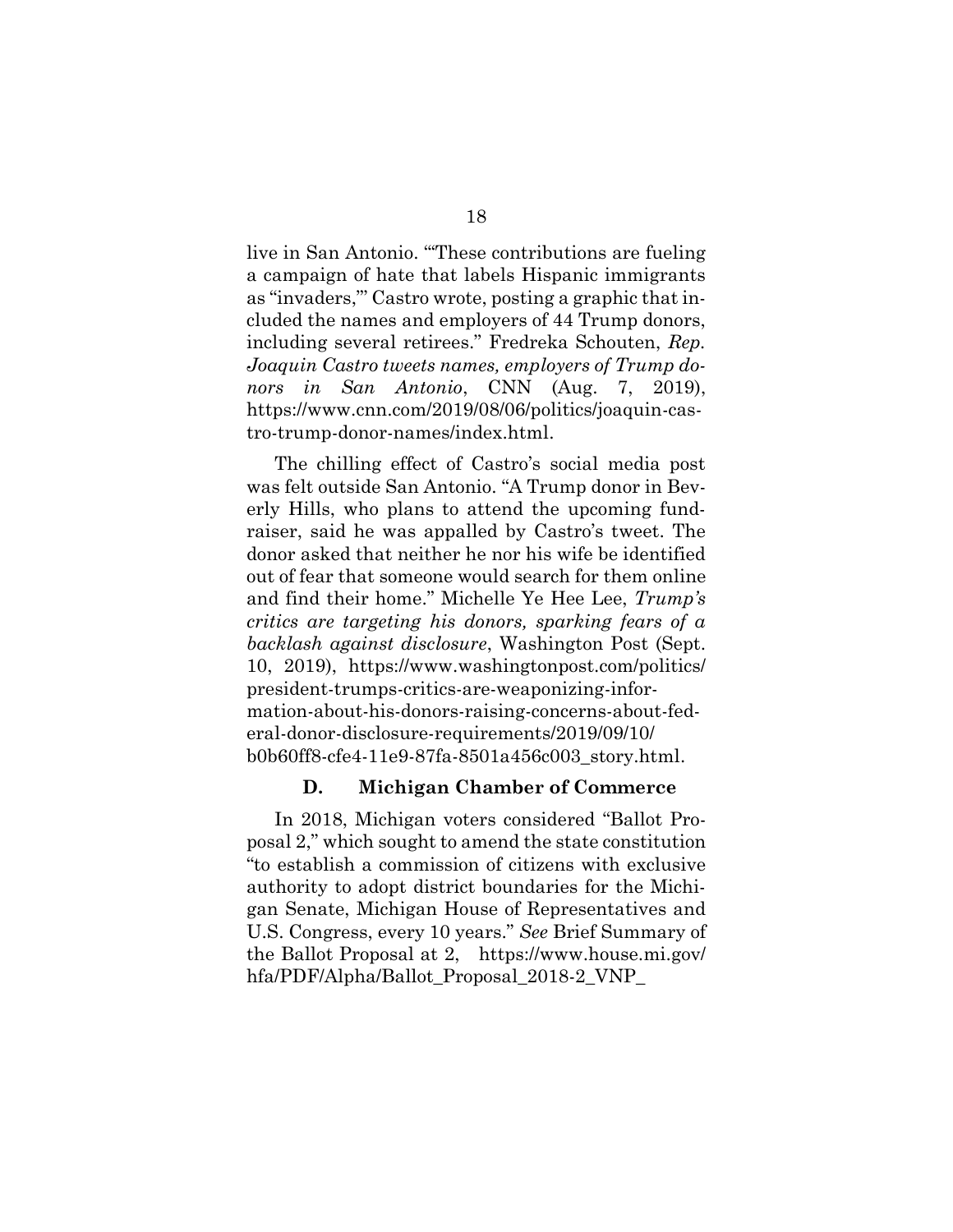Redistricting.pdf. Among the opponents of Proposal 2 was the Michigan Chamber of Commerce.

An organization called Represent.Us ran advertisements targeting Members of the Chamber's Executive Board specifically. Notably, "[t]hose pictured in the ads are not identified as chamber board members, but rather as a 'dark money group' formed to deny Michigan citizens their right to vote on 'anti-gerrymandering.' Along with their names and photographs, the companies they run are also listed." Nolan Finley, *Finley: Left turns to terroristic tactics to silence critics*, The Detroit News (July 11, 2018), https://www.detroitnews.com/story/opinion/columnists/nolan-finley/2018/07/12/political-terrorism-leftrepresent-us/774802002/. Social media comments on the advertisements were concerning. "Posters repeatedly suggested [Chamber Chair] Davidoff should face the guillotine, or be shot. One opined that violence 'can be used for good.' Several others urged the site's followers to confront Davidoff — and his kids — in public. Another asked when the killing could start." *Id*.

### **E. SoulCycle**

When one investor to SoulCycle, an indoor cycling company, hosted a fundraiser for President Trump, a boycott of the company quickly followed. The boycott has been successful. "SoulCycle attendance declined about 1 percent compared with the same week a year earlier. That's been followed with consistent declines of 6 percent to 7.5 percent in subsequent weeks." Rani Molla, *One Trump fundraiser was all it took to slash SoulCycle's attendance*, Vox (Sept. 5, 2019), https://www.vox.com/2019/9/5/20851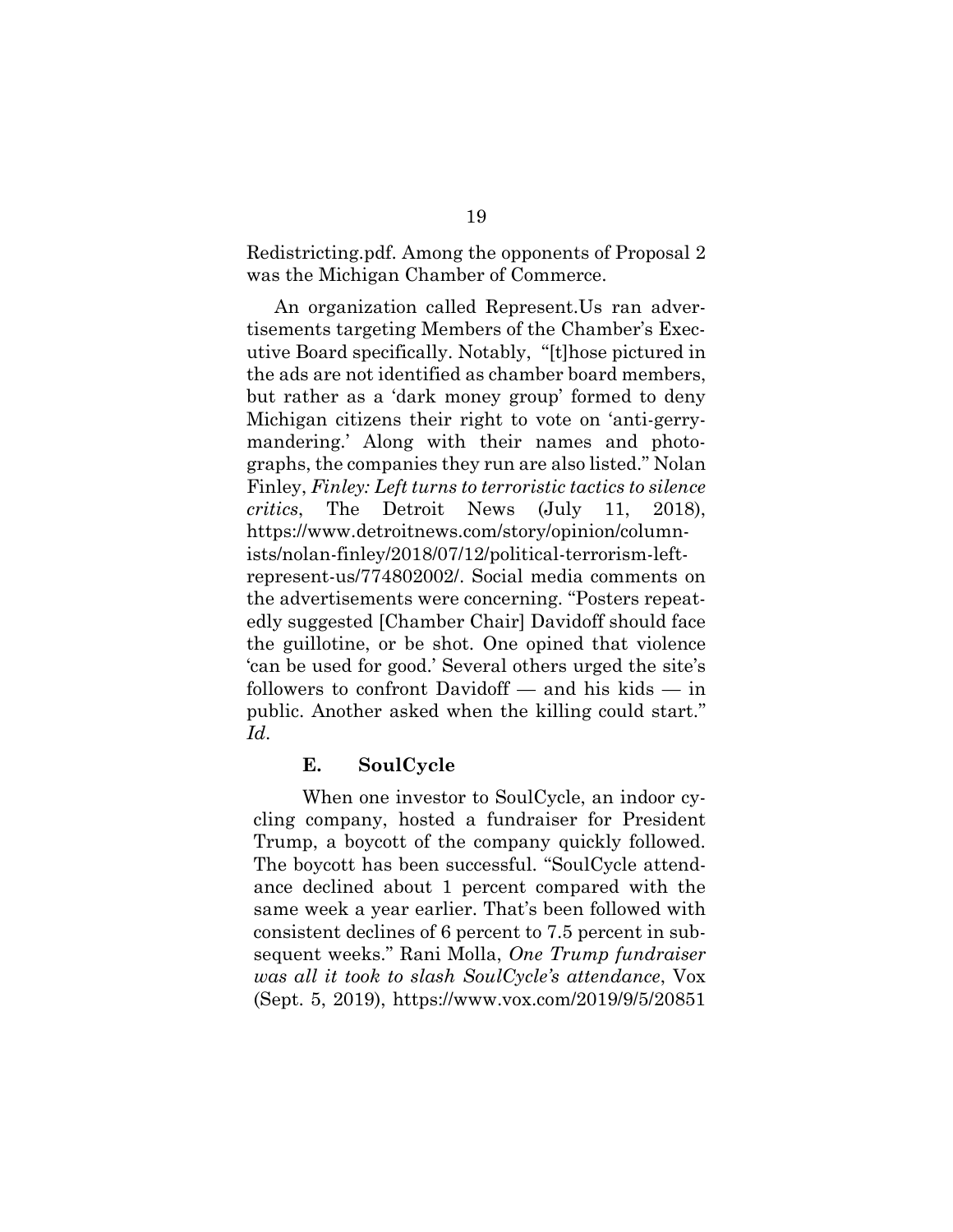538/soulcycle-boycott-attendance-down-data-earnest.

## **CONCLUSION**

Modern politics has become vitriolic and even dangerous. Disclosure of donors to causes that engage the public in controversial policy disputes puts those donors at risk, and will likely have a severe chilling effect on the exercise of First Amendment speech and association rights. The petitions for writ of certiorari should be granted to overturn California's blatant attempt to facilitate the kind of threats and acts of retaliation described in this brief, by compelling the disclosure of donor lists produced to the IRS under a statutory promise of confidentiality.

Respectfully submitted,

J. CHRISTIAN ADAMS KAYLAN PHILLIPS *Counsel of Record* PUBLIC INTEREST LEGAL FOUNDATION 32 E. Washington St., Ste. 1675 Indianapolis, IN 46204 (317) 203-5599 kphillips@publicinterestlegal.org

JOHN C. EASTMAN ANTHONY T. CASO The Claremont Institute Center for Constitutional Jurisprudence c/o Fowler School of Law Chapman University One University Drive